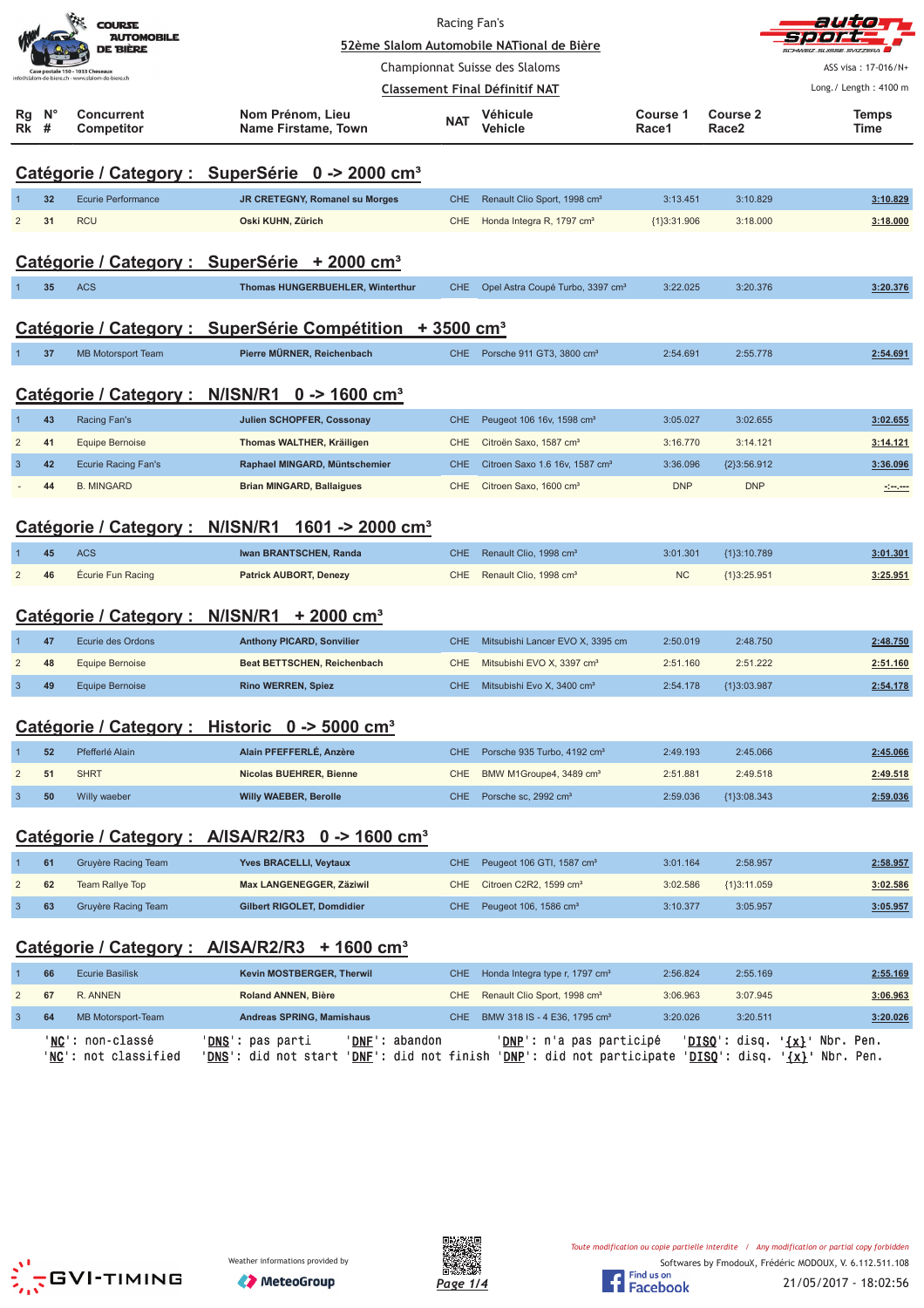|                            | <b>COLLECTION</b><br><b>COURSE</b><br><b>AUTOMOBILE</b><br><b>DE BIÈRE</b>           |                                         | Racing Fan's                   | 52ème Slalom Automobile NATional de Bière |                          |                               | autom<br><b>Sport-</b><br>SCHWEIZ SUISSE SVIZZEDA |
|----------------------------|--------------------------------------------------------------------------------------|-----------------------------------------|--------------------------------|-------------------------------------------|--------------------------|-------------------------------|---------------------------------------------------|
|                            | Case postale 150 - 1033 Cheseaux<br>info@slalom-de-biere.ch - www.slalom-de-biere.ch |                                         |                                | Championnat Suisse des Slaloms            |                          |                               | ASS visa: 17-016/N+                               |
|                            |                                                                                      |                                         | Classement Final Définitif NAT |                                           |                          |                               | Long./ Length: 4100 m                             |
| $Rg$ $N^{\circ}$<br>$Rk$ # | <b>Concurrent</b><br><b>Competitor</b>                                               | Nom Prénom, Lieu<br>Name Firstame, Town | <b>NAT</b>                     | Véhicule<br><b>Vehicle</b>                | <b>Course 1</b><br>Race1 | Course 2<br>Race <sub>2</sub> | <b>Temps</b><br>Time                              |

## **Catégorie / Category : InterSwiss 0 -> 1600 cm³**

|                | 73 | Autersa Racing Team | Stephan BURRI, Milken          | CHE | VW Polo, $1600 \text{ cm}^3$              | 2:44.724    | 2:44.408      | 2:44.408 |
|----------------|----|---------------------|--------------------------------|-----|-------------------------------------------|-------------|---------------|----------|
| 2              | 72 | Equipe Bernoise     | Andreas LANZ. Maur             | CHE | Toyota Corolla AE86, 1600 cm <sup>3</sup> | 2:47.090    | 2:46.790      | 2:46.790 |
| $\mathbf{3}$   | 71 | Team VWF            | Roger OULEVAY, Chavornay       | CHE | VW Golf, $1600 \text{ cm}^3$              | 2:58.167    | ${1}3:05.534$ | 2:58.167 |
| $\overline{4}$ | 70 | K. JEANNERET        | Kilian JEANNERET, Semsales     | CHE | VW POLO, 1300 cm <sup>3</sup>             | 3:16.590    | 3:13.948      | 3:13.948 |
|                | 74 | Equipe bernoise     | <b>Rolf JUNGI, Alchenstorf</b> | CHE | Citroen Saxo jm, 1600 cm <sup>3</sup>     | <b>DISQ</b> | <b>DISQ</b>   | alan a   |

## **Catégorie / Category : InterSwiss 1601 -> 2000 cm³**

|                | 83 | <b>RCU</b>                 | Jürg OCHSNER, Oberhallau               | CHE        | Opel Kadett, 1998 cm <sup>3</sup>           | 2:45.982      | 2:45.502      | 2:45.502 |
|----------------|----|----------------------------|----------------------------------------|------------|---------------------------------------------|---------------|---------------|----------|
| $\overline{2}$ | 81 | Squadra Sport and Prestige | Michaël BERING, Le Locle               | <b>CHE</b> | Honda Civic, 1998 cm <sup>3</sup>           | 2:50.459      | ${1}3:00.578$ | 2:50.459 |
| $\overline{3}$ | 88 | Ecurie des Ordons          | <b>Arnaud DONZÉ, Porrentruy</b>        | CHE        | Vw Golf, 2000 cm <sup>3</sup>               | 2:50.715      | ${1}3:01.201$ | 2:50.715 |
| $\overline{4}$ | 82 | Racing Club Airbag         | Thierry EGGERTSWYLER, St.Silvester     | <b>CHE</b> | Peugeot 405, 1998 cm <sup>3</sup>           | 2:51.494      | 2:50.968      | 2:50.968 |
| 5              | 84 | W.M. Racing Car            | Philip NIEDERBERGER, Küssnacht am Rigi | CHE.       | Opel Kadett C City, 1998 cm <sup>3</sup>    | 2:52.903      | 2:51.403      | 2:51.403 |
| 6              | 89 | <b>MB Motorsport Team</b>  | Thomas RUESCH, Kölliken                | CHE        | Renault Cup, 2000 cm <sup>3</sup>           | 2:53.281      | ${1}3:03.173$ | 2:53.281 |
| $\overline{7}$ | 86 | Sägesser Motorsport        | <b>Gilbert MEIER, Rudolfstetten</b>    | <b>CHE</b> | HONDA Integra GIS, 1800 cm <sup>3</sup>     | 2:55.014      | ${1}3:06.242$ | 2:55.014 |
| 8              | 85 | Equipe Bernoise            | Yannick CLÉNIN, Inkwil                 | <b>CHE</b> | Renault Clio RS 2, 1998 cm <sup>3</sup>     | 2:58.884      | 2:57.043      | 2:57.043 |
| 9              | 87 | Fantoni Ivan               | Ivan FANTONI, Gudo                     | CHE.       | Vw golf 1 8v, 2000 cm <sup>3</sup>          | 2:59.087      | 2:58.929      | 2:58.929 |
| 10             | 76 | $\overline{\phantom{a}}$   | <b>Valentin BLASER, Cottens</b>        | CHE        | VW Golf 1, 1800 cm <sup>3</sup>             | <b>DNF</b>    | 3:00.813      | 3:00.813 |
| 11             | 75 | <b>R. SCHERRER</b>         | <b>Ruth SCHERRER, Lachen</b>           | CHE        | BMW 318is, 1796 cm <sup>3</sup>             | 3:06.364      | 3:03.569      | 3:03.569 |
| 12             | 80 | M. BOCHEZ                  | Mikael BOCHEZ, Crans-près-Céligny      | <b>CHE</b> | Volkswagen Golf 1 GTI, 1985 cm <sup>3</sup> | 3:05.988      | 3:08.909      | 3:05.988 |
| 13             | 77 | M. RUDOLF                  | <b>Martin RUDOLF, Bassecourt</b>       | <b>CHE</b> | Volkswagen Golf 1, 1984 cm <sup>3</sup>     | ${13:12.397}$ | ${1}NC$       | 3:12.397 |
|                | 79 | Bochez Alexandre           | <b>Alexandre BOCHEZ, Crans</b>         | <b>CHE</b> | Volkswagen Golf 1 GTI, 1985 cm <sup>3</sup> | <b>DISQ</b>   | <b>DISQ</b>   | مسرمين   |

#### **Catégorie / Category : InterSwiss 2001 -> 2500 cm³**

|                          | 94 | <b>ACFL</b>           | Harry EBERLE, Buchs (SG)           | <b>CHE</b> | Opel Kadett-C, 2486 cm <sup>3</sup>     | 2:50.265      | 2:48.518 | 2:48.518     |
|--------------------------|----|-----------------------|------------------------------------|------------|-----------------------------------------|---------------|----------|--------------|
| 2                        | 92 | C. MARTINIS           | <b>Christophe MARTINIS, Sergey</b> |            | CHE Opel Ascona B, 2434 cm <sup>3</sup> | 2:54.124      | 2:52.989 | 2:52.989     |
| 3                        | 91 | Racing Team Zäziwil   | Christian KNAUS, Fahrni bei Thun   | CHE.       | Opel Kadett C, 2400 cm <sup>3</sup>     | 2:53.821      | 2:53.493 | 2:53.493     |
| $\overline{4}$           | 95 | Racing Team Zäziwil   | Andre ETTER, Steffisburg           | CHE        | Opel Kadett C, 2498 cm <sup>3</sup>     | <b>NC</b>     | 2:54.688 | 2:54.688     |
| -5                       | 90 | Atelier de la Tzoumaz | <b>Ted SANTOS, Vuiteboeuf</b>      | CHE.       | Seat Ibiza, 2040 cm <sup>3</sup>        | ${13:10.046}$ | 3:00.039 | 3:00.039     |
| $\overline{\phantom{a}}$ | 93 | Autersa Racing-Team   | Daniel AESCHLIMANN, Seftigen       | CHE        | Opel Kadett - C, 2486 cm <sup>3</sup>   | $1$ }NC       | ${1}NC$  | <u>rimen</u> |

## **Catégorie / Category : InterSwiss + 2500 cm³**

|              | 98  | All -In- Racing team      | Frédéric NEFF. Moutier<br><b>Suisse</b> | CHE Porsche 996 Cup, 3998 cm <sup>3</sup>     | 2:45.561      | 2:41.993      | 2:41.993 |
|--------------|-----|---------------------------|-----------------------------------------|-----------------------------------------------|---------------|---------------|----------|
|              | 100 | Club Porsche 3 lacs       | Alexandre COMBY, La Chaux-de-Fonds      | CHE Porsche 934/5, 4774 cm <sup>3</sup>       | 2:48.496      | 2:46.591      | 2:46.591 |
| $\mathbf{3}$ | 97  | <b>Stadler Motorsport</b> | Paul BÜETIGER, Lohn-Ammannsegg          | CHE Porsche GT3 Cup, 3600 cm <sup>3</sup>     | ${1}2:59.462$ | 2:50.265      | 2:50.265 |
|              | 96  | Club Porsche 3 lacs       | David COMBY, La Chaux-de-Fonds          | CHE Porsche 911 Carrera, 3163 cm <sup>3</sup> | 3:06.558      | ${1}3:15.426$ | 3:06.558 |

## **Catégorie / Category : E1 0 -> 1400 cm³**

|  | <b>105</b> Equipe Bernoise | Marc BUCHSER, Reitnau    | CHE Volkswagen Polo, 1390 cm <sup>3</sup> | ${112:58.869}$ | 2:50.261 | 2:50.261 |
|--|----------------------------|--------------------------|-------------------------------------------|----------------|----------|----------|
|  | <b>106</b> ACS             | HANS WÜTHRICH, WATTENWIL | CHE MINI COOPER S. 1398 cm <sup>3</sup>   | 2:55.808       | 2:54.061 | 2:54.061 |

# **Catégorie / Category : E1 1401 -> 1600 cm³**

| 114 | MB Motorsport Team                       | Martin BÜRKI, Uetendorf                           |                                         | CHE VW Polo MB, 1598 cm <sup>3</sup>                   | 2:37.549      | 2:37.682                                          |           | 2:37.549 |
|-----|------------------------------------------|---------------------------------------------------|-----------------------------------------|--------------------------------------------------------|---------------|---------------------------------------------------|-----------|----------|
| 110 | P. BÉGUIN                                | Philippe BÉGUIN, Prilly                           |                                         | CHE Peugeot 205, 1587 cm <sup>3</sup>                  | 2:54.152      | 2:52.744                                          |           | 2:52.744 |
| 112 | MB Motorsport team                       | Walter HOLZER, Wachseldorn/Süderen                |                                         | CHE Honda Civic eg6, 1595 cm <sup>3</sup>              | 2:54.902      | 2:54.254                                          |           | 2:54.254 |
|     | 'NC': non-classé<br>'NC': not classified | ' <b>DNS</b> ': pas parti<br>'DNS': did not start | 'DNF': abandon<br>'DNF': did not finish | 'DNP': n'a pas participé<br>'DNP': did not participate | 'DISO': disq. | $\{x\}$<br>'DISQ': disq. ' <u>{x}</u> ' Nbr. Pen. | Nbr. Pen. |          |





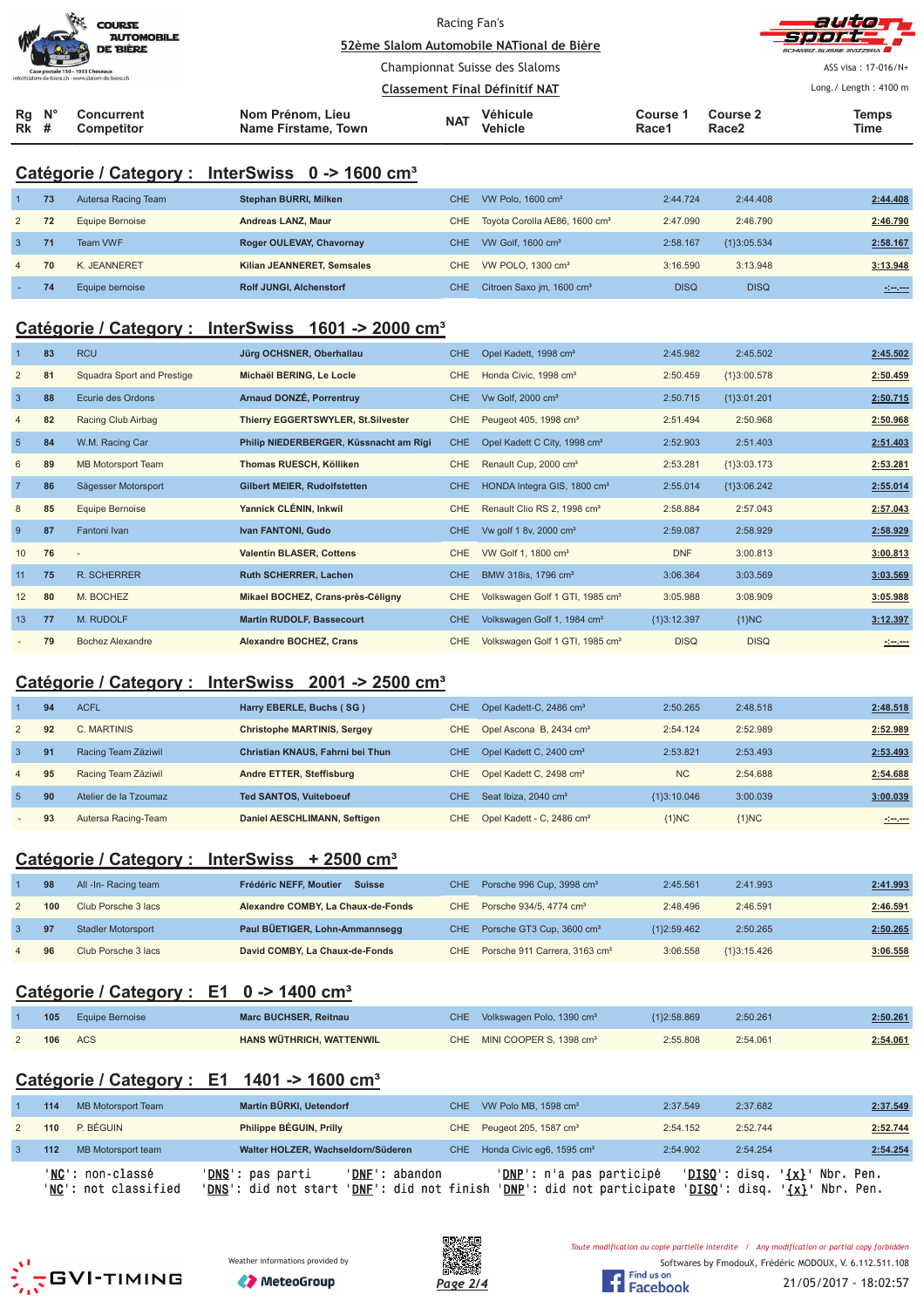|                                                  | <b>COURSE</b><br><b>AUTOMOBILE</b><br><b>DE BIÈRE</b> |
|--------------------------------------------------|-------------------------------------------------------|
| Case postale 150 - 1033 Cheseaux                 |                                                       |
| info@slalom-de-biere.ch - www.slalom-de-biere.ch |                                                       |

#### Racing Fan's <u>**S2ème Slalom Automobile NATional de Bière**</u>



ASS visa : 17-016/N+ Long./ Length: 4100 m

#### Championnat Suisse des Slaloms

|                            |     |                                 |                                         |            | Classement Final Définitif NAT        |                   |                               | Long./ Length: 4100 m                                                                                                |
|----------------------------|-----|---------------------------------|-----------------------------------------|------------|---------------------------------------|-------------------|-------------------------------|----------------------------------------------------------------------------------------------------------------------|
| $Rg$ $N^{\circ}$<br>$Rk$ # |     | Concurrent<br><b>Competitor</b> | Nom Prénom, Lieu<br>Name Firstame, Town | <b>NAT</b> | Véhicule<br><b>Vehicle</b>            | Course 1<br>Race1 | Course 2<br>Race <sub>2</sub> | Temps<br>Time                                                                                                        |
| $\overline{4}$             | 117 | <b>Equipe Bernoise</b>          | Urs WÜTHRICH, Schwarzenburg             | <b>CHE</b> | Mazda 323, 1598 cm <sup>3</sup>       | 2:55.520          | 2:55.864                      | 2:55.520                                                                                                             |
| 5 <sup>5</sup>             | 111 | L. ALIBERTI                     | Luca ALIBERTI, Estavayer-le-Lac         | <b>CHE</b> | VW Golf LS. 1588 cm <sup>3</sup>      | 2:58.266          | 2:57.332                      | 2:57.332                                                                                                             |
| $\sim$                     | 113 | MB Motorsport Team              | Heinz GFELLER. Noflen                   | CHE.       | Ford Fiesta ST, 1595 cm <sup>3</sup>  | <b>DISQ</b>       | <b>DISQ</b>                   | <u>Sec.</u>                                                                                                          |
| ۰.                         | 115 | <b>MB Motorsport Team</b>       | Joel WERTHMÜLLER, Heimberg              | <b>CHE</b> | Peugeot 106, 1598 cm <sup>3</sup>     | <b>DISQ</b>       | <b>DISQ</b>                   | $20 - 20$                                                                                                            |
| $\overline{\phantom{a}}$   | 119 | <b>Ecurie Sporting</b>          | David FRIOUD, Rossens                   | <b>CHE</b> | Peugeot 106 s16, 1598 cm <sup>3</sup> | <b>DISQ</b>       | <b>DISQ</b>                   | <u> 1992 - 1993 - 1994 - 1994 - 1994 - 1994 - 1994 - 1994 - 1994 - 1994 - 1994 - 1994 - 1994 - 1994 - 1994 - 199</u> |

## **Catégorie / Category : E1 1601 -> 2000 cm³**

|                 | 152 | <b>RCU</b>                 | Manuel SANTONASTASO, Müllheim        | <b>CHE</b> | BMW E21 320, 1999 cm <sup>3</sup>           | 2:42.565      | 2:41.149      | 2:41.149 |
|-----------------|-----|----------------------------|--------------------------------------|------------|---------------------------------------------|---------------|---------------|----------|
| $\overline{2}$  | 134 | Autersa Racing-Team        | <b>Daniel WITTWER, Forst</b>         | <b>CHE</b> | VW Golf 1 DWT, 1986 cm <sup>3</sup>         | 2:41.442      | ${1}2:51.318$ | 2:41.442 |
| $\mathbf{3}$    | 130 | Squadra Corse Quadrifoglio | <b>Christian DARANI, Mairengo</b>    | <b>CHE</b> | Fiat X1/9, 1981 cm <sup>3</sup>             | 2:43.556      | ${12:55.542}$ | 2:43.556 |
| 4               | 140 | <b>ACS</b>                 | <b>Patrick FLAMMER, Glarus</b>       | <b>CHE</b> | Suzuki Swift Evo 2000, 1998 cm <sup>3</sup> | 2:44.029      | ${1}2:55.179$ | 2:44.029 |
| $5\phantom{.0}$ | 132 | Squadra Corse Quadrifoglio | Emanuele TOGNACCA, Brione Verzasca   | <b>CHE</b> | VW Golf, 1984 cm <sup>3</sup>               | 2:44.489      | 2:44.996      | 2:44.489 |
| 6               | 136 | <b>MB Motorsport Team</b>  | Ruedi FUHRER, Brienz                 | <b>CHE</b> | Honda CRX F20, 1997 cm <sup>3</sup>         | {1}2:57.581   | 2:47.101      | 2:47.101 |
| $\overline{7}$  | 133 | A. RIBEIRO                 | Alexandre RIBEIRO, Orbe              | <b>CHE</b> | Volkswagen Golf 1 16v, 1984 cm <sup>3</sup> | 2:49.995      | 2:49.260      | 2:49.260 |
| 8               | 142 | <b>ACS</b>                 | <b>Martin WITTWER, Forst</b>         | <b>CHE</b> | Peugeot 205 GTI, 1998 cm <sup>3</sup>       | {1}2:59.679   | 2:50.000      | 2:50.000 |
| 9               | 153 | <b>Equipe Bernoise</b>     | <b>Thomas KAMMERMANN, Krauchthal</b> | <b>CHE</b> | VW Golf3 KitCar, 1999 cm <sup>3</sup>       | 2:51.512      | 2:52.498      | 2:51.512 |
| 10              | 147 | S. JAQUEMET                | Stéphane JAQUEMET, St-Cierges        | <b>CHE</b> | Renault Clio RS cup, 1998 cm <sup>3</sup>   | {1}3:05.831   | 2:56.040      | 2:56.040 |
| 11              | 146 | Gruyère racing team        | Zanni DYLAN, La Roche                | <b>CHE</b> | Renault Clio Cup III, 1998 cm <sup>3</sup>  | 2:57.894      | 2:56.161      | 2:56.161 |
| 12              | 145 | S. PITTET                  | Stéphane PITTET, Bottens             | <b>CHE</b> | Renault Clio III cup, 1998 cm <sup>3</sup>  | 2:57.156      | 2:56.421      | 2:56.421 |
| 13              | 139 | Ecurie des Ordons          | Lionel PETIGNAT, Undervelier         | <b>CHE</b> | Peugeot 309, 1998 cm <sup>3</sup>           | 2:56.608      | 2:56.699      | 2:56.608 |
| 14              | 148 | Racing Fan's               | Aurélien ERNST, La Sarraz            | <b>CHE</b> | Renault Clio RS, 1998 cm <sup>3</sup>       | ${1}NC$       | 2:57.779      | 2:57.779 |
| 15              | 141 | Ecurie du Nord             | Didier POSTIZZI, La Chaux            | <b>CHE</b> | Renault Clio R3, 1998 cm <sup>3</sup>       | ${1}NC$       | 2:57.868      | 2:57.868 |
| 16              | 151 | Randin Michel              | Michel RANDIN, Mervelier             | CHE        | Renault Clio CUP, 1998 cm <sup>3</sup>      | 2:59.528      | 3:00.621      | 2:59.528 |
| 17              | 143 | <b>G. BITTO</b>            | Giuseppe BITTO, Le Mont-sur-Lausanne | <b>CHE</b> | Renault Clio RS Cup Clio RS Cup,            | 3:00.120      | 3:01.090      | 3:00.120 |
| 18              | 150 | Ecurie du Nord             | Alain BOMBARDIER, Orbe               | <b>CHE</b> | Renault Clio 3 Cup, 1998 cm <sup>3</sup>    | 3:14.195      | 3:00.179      | 3:00.179 |
| 19              | 154 | Autersa Racing Team        | <b>Adrian MURNER, Heimberg</b>       | <b>CHE</b> | VW Golf 1 DWT, 1986 cm <sup>3</sup>         | {1}3:03.096   | {1}3:03.700   | 3:03.096 |
| 20              | 149 | <b>Ecurie Fun Racing</b>   | Michel-Roland JOYE, Vallorbe         | <b>CHE</b> | Opel Kadett gsi, 1998 cm <sup>3</sup>       | 3:09.260      | 3:10.744      | 3:09.260 |
| 21              | 131 | Ecurie des Ordons          | David ROSSE, Courtételle             | <b>CHE</b> | VW Golf 16v, 1983 cm <sup>3</sup>           | ${13:16.731}$ | 3:09.928      | 3:09.928 |
| 22              | 137 | Racing Fan                 | Danny BENDER, Fully                  | <b>CHE</b> | Opel Kadett GSi 16v, 1997 cm <sup>3</sup>   | 3:16.609      | 3:14.523      | 3:14.523 |
|                 | 144 | <b>MB Motorsport</b>       | <b>Marcel LAUBER, Kirchenthurnen</b> | <b>CHE</b> | VW Golf 1 16V, 1998 cm <sup>3</sup>         | <b>DISQ</b>   | <b>DISQ</b>   |          |

#### **Catégorie / Category : E1 2001 -> 2500 cm³**

|   | 162 | All-In Racing Team  | Etienne BEYELER, La Chaux            | CHE | Opel Ascona B, 2486 cm <sup>3</sup>   | 2:46.624      | ${1}MC$     | 2:46.624            |
|---|-----|---------------------|--------------------------------------|-----|---------------------------------------|---------------|-------------|---------------------|
| 2 | 161 | Autersa Racing Team | <b>Christian HIRSIG. Thierachern</b> | CHE | VW Polo, $2346 \text{ cm}^3$          | ${13:02.179}$ | 2:53.172    | 2:53.172            |
|   | 163 | Les Ordons          | Nicolas JOLIDON, Glovelier           | CHE | Bmw E30 325i, 2493 cm <sup>3</sup>    | 3:04.922      | 3:03.966    | 3:03.966            |
|   | 160 | Ecurie du Nord      | Dario D'ONOFRIO, Yvonand             | CHE | Fiat Punto GT, 2332 cm <sup>3</sup>   | <b>DISQ</b>   | <b>DISQ</b> | <u> 1919 - 1919</u> |
|   | 164 | C. DA COSTA         | <b>Celestino DA COSTA, Lausanne</b>  | CHE | BMW E36 Compact, 2494 cm <sup>3</sup> | <b>DISQ</b>   | <b>DISQ</b> | <b>Simpson</b>      |

## **Catégorie / Category : E1 2501 -> 3500 cm³**

|                |     | 'NC': non-classé<br>'NC': not classified | 'DNF': abandon<br>' <b>DNS':</b> pas parti<br>' <b>DNS</b> ': did not start | 'DNF': did not finish | ' <b>DNP</b> ': n'a pas participé<br>' <b>DNP</b> ': did not participate | ' <b>DISO</b> ': disq. | $\{x\}$<br>' <b>DISO</b> ': disq.<br>'{x}' | Nbr. Pen.<br>Nbr. Pen. |
|----------------|-----|------------------------------------------|-----------------------------------------------------------------------------|-----------------------|--------------------------------------------------------------------------|------------------------|--------------------------------------------|------------------------|
| -5             | 170 | Ecuries des Ordons                       | Nicolas CATTIN, Cornol                                                      | CHE.                  | BMW 325   E30, 2989 cm <sup>3</sup>                                      | 2:48.958               | 2:50.626                                   | 2:48.958               |
| $\overline{4}$ | 172 | Racing team nyonnais                     | Pascal CHEVALAZ, Aubonne                                                    | CHE                   | Seat leon super coupe MK1, 3060                                          | 2:50.413               | 2:48.670                                   | 2:48.670               |
| $\mathbf{3}$   | 171 | Ecurie des Ordons                        | <b>Bertrand FAVRE, Courfaivre</b>                                           | CHE.                  | BMW E30, 2990 cm <sup>3</sup>                                            | ${1}2:57.799$          | 2:48.579                                   | 2:48.579               |
| $\overline{2}$ | 176 | Ecurie Performance                       | Julien PRÉVEL, Aubonne                                                      | CHE                   | Opel Astra T16, 3395 cm <sup>3</sup>                                     | 2:46.599               | 2:48.293                                   | 2:46.599               |
|                | 173 | <b>MB Motorsport</b>                     | Juerg BEINER, Landquart                                                     | <b>CHE</b>            | Lancia Delta S4, 3349 cm <sup>3</sup>                                    | 2:45.148               | 2:43.894                                   | 2:43.894               |
|                |     |                                          |                                                                             |                       |                                                                          |                        |                                            |                        |





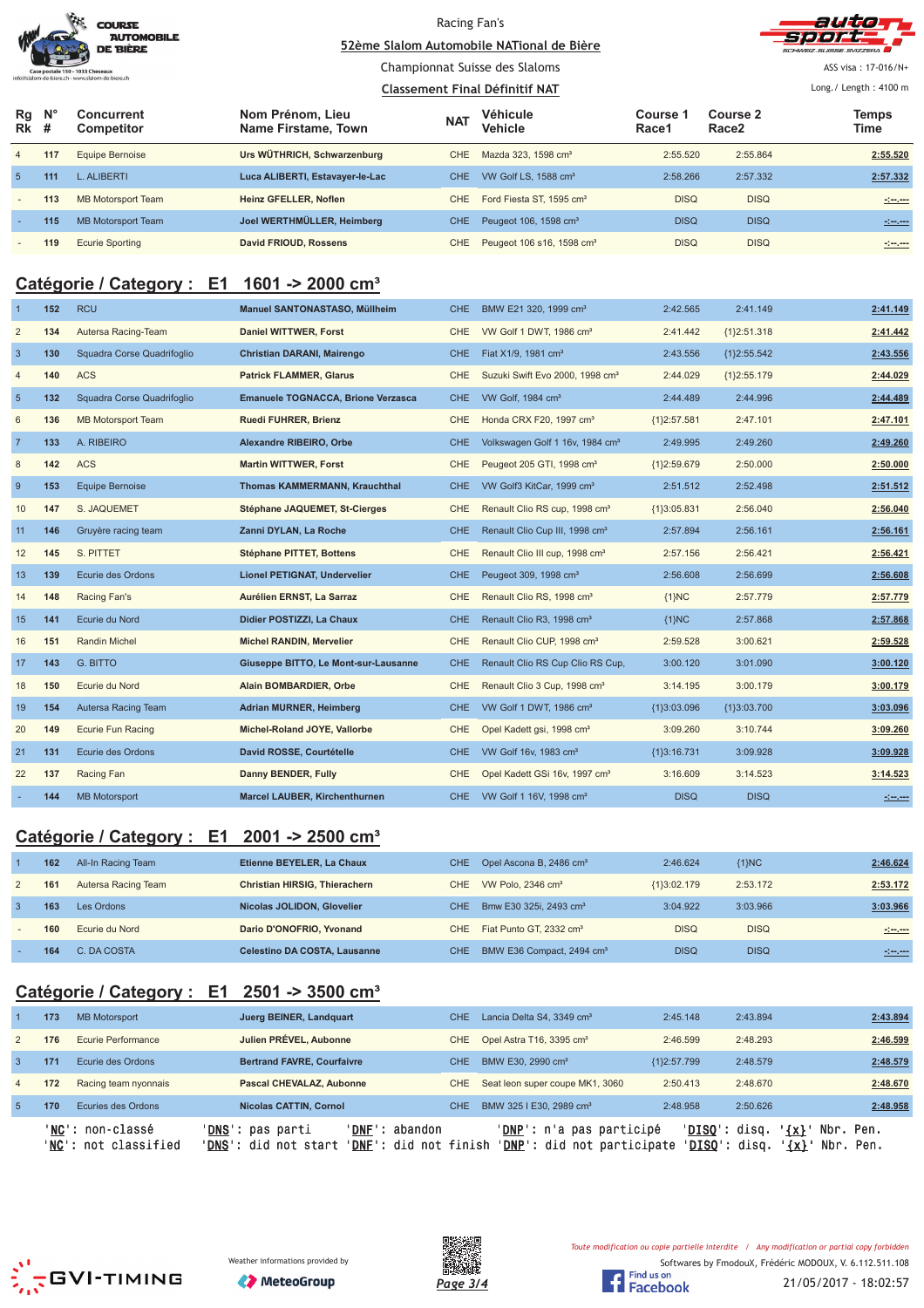|                                                  |                  | <b>COURSE</b><br><b>AUTOMOBILE</b><br>DE BIÈRE<br>postale 150 - 1033 Cheseaux<br>n-de-biere ch - www slalom-de-biere ch | 52ème Slalom Automobile NATional de Bière                               | Racing Fan's<br>Championnat Suisse des Slaloms<br><b>Classement Final Définitif NAT</b> |                                              |                   | 31. E 201<br>ASS visa: 17-016/N+<br>Long./ Length: 4100 m |                      |  |
|--------------------------------------------------|------------------|-------------------------------------------------------------------------------------------------------------------------|-------------------------------------------------------------------------|-----------------------------------------------------------------------------------------|----------------------------------------------|-------------------|-----------------------------------------------------------|----------------------|--|
| Rg<br><b>Rk</b>                                  | $N^{\circ}$<br># | <b>Concurrent</b><br>Competitor                                                                                         | Nom Prénom, Lieu<br>Name Firstame, Town                                 | <b>NAT</b>                                                                              | Véhicule<br><b>Vehicle</b>                   | Course 1<br>Race1 | Course 2<br>Race <sub>2</sub>                             | <b>Temps</b><br>Time |  |
| 6                                                | 179              | Ecurie du Nord                                                                                                          | <b>Cedric MILLIQUET, Pully</b>                                          | CHE                                                                                     | Mitsubishi EVO VI, 3400 cm <sup>3</sup>      | 2:50.970          | 2:50.756                                                  | 2:50.756             |  |
| $\overline{7}$                                   | 175              | Squadra Corse Quadrifoglio                                                                                              | <b>Fabio CRISTONI, Péry</b>                                             | <b>CHE</b>                                                                              | Lancia Delta HF Integrale, 3392 c            | 2:56.001          | 2:52.931                                                  | 2:52.931             |  |
| $\,$ 8 $\,$                                      | 174              | Squadra Corse Quadrifoglio                                                                                              | Christian SONNENSCHEIN, Savigny                                         | CHE                                                                                     | Lancia Delta integrale EVO, 3390             | 2:58.349          | ${1}3:06.212$                                             | 2:58.349             |  |
| $\overline{9}$                                   | 177              | Squadra Corse Quadrifoglio                                                                                              | Emilio FARINOLI, Neuchatel                                              | <b>CHE</b>                                                                              | Lancia Delta Integrale, 3397 cm <sup>3</sup> | {1}3:07.985       | 2:58.500                                                  | 2:58.500             |  |
| Catégorie / Category : E1 + 3500 cm <sup>3</sup> |                  |                                                                                                                         |                                                                         |                                                                                         |                                              |                   |                                                           |                      |  |
|                                                  | 183              | <b>ACS</b>                                                                                                              | Albin MÄCHLER, Wangen                                                   | <b>CHE</b>                                                                              | BMW M2, 5064 cm <sup>3</sup>                 | 2:42.134          | <b>NC</b>                                                 | 2:42.134             |  |
| $\overline{2}$                                   | 182              | <b>ACS</b>                                                                                                              | Aristide REBORD, Les valettes                                           | CHE                                                                                     | BMW M3 GT4, 3999 cm <sup>3</sup>             | ${1}2:55.483$     | 2:45.850                                                  | 2:45.850             |  |
| $\overline{3}$                                   | 180              | Squadra corse quadrifoglio                                                                                              | Aramis CEREGHETTI, Lopagno                                              | <b>CHE</b>                                                                              | BMW M5 e34, 3535 cm <sup>3</sup>             | {1}3:01.314       | 2:50.162                                                  | 2:50.162             |  |
|                                                  | 181              | A. MURCIA                                                                                                               | <b>Arnaud MURCIA, Veyrier</b>                                           | CHE                                                                                     | Mitsubishi Lancer evolution VII, 39          | <b>DISQ</b>       | <b>DISQ</b>                                               |                      |  |
|                                                  |                  |                                                                                                                         | Catégorie / Category : E2-Silhouette TracKing 0 -> 1000 cm <sup>3</sup> |                                                                                         |                                              |                   |                                                           |                      |  |
|                                                  | $\overline{1}$   | Ecurie des Ordons                                                                                                       | Jean-François CHARIATTE, Porrentruy                                     |                                                                                         | CHE Tracking RC01, 1000 cm <sup>3</sup>      | 2:41.934          | 2:40.965                                                  | 2:40.965             |  |
|                                                  |                  |                                                                                                                         | Catégorie / Category : E2 SportCars 0 -> 1000 cm <sup>3</sup>           |                                                                                         |                                              |                   |                                                           |                      |  |
|                                                  | $\overline{2}$   | Gruyère racing team                                                                                                     | Yannick VON SIEBENTHAL, Aigle                                           | <b>CHE</b>                                                                              | Jema evo b10 JA, 998 cm <sup>3</sup>         | 2:38.792          | {1}2:48.449                                               | 2:38.792             |  |
|                                                  |                  |                                                                                                                         | Catégorie / Category : E2 SingleSeater 0 -> 1400 cm <sup>3</sup>        |                                                                                         |                                              |                   |                                                           |                      |  |
|                                                  | $\bf 6$          | D. ZIMMERMANN                                                                                                           | Denis ZIMMERMANN, Romainmotier                                          | <b>CHE</b>                                                                              | BMW FB-02, 1200 cm <sup>3</sup>              | 2:55.785          | 2:53.364                                                  | 2:53.364             |  |
| $\overline{2}$                                   | 5                | Atelier de la Tzoumaz                                                                                                   | <b>Marc HAFNER, Le Bouveret</b>                                         | <b>CHE</b>                                                                              | Arcobaleno-KHC Gloria, 998 cm <sup>3</sup>   | 2:54.977          | 2:56.015                                                  | 2:54.977             |  |
|                                                  |                  |                                                                                                                         | Catégorie / Category : E2 SingleSeater 1401 -> 2000 cm <sup>3</sup>     |                                                                                         |                                              |                   |                                                           |                      |  |
| $\mathbf{1}$                                     | 14               | Les Ordons                                                                                                              | Jean-Marc SALOMON, Courtedoux                                           | <b>CHE</b>                                                                              | Tatuus Master, 2000 cm <sup>3</sup>          | 2:27.475          | 2:24.402                                                  | 2:24.402             |  |
| $\overline{2}$                                   | 18               | Autersa Racing Team                                                                                                     | Marcel MAURER, Längenbühl                                               | <b>CHE</b>                                                                              | Formel Renault Midland, 2000 cm <sup>3</sup> | 2:26.327          | 2:24.462                                                  | 2:24.462             |  |
| $\overline{3}$                                   | 12               | Racing Club Airbag                                                                                                      | Philip EGLI, Rombach                                                    | <b>CHE</b>                                                                              | Dallara F394, 1998 cm <sup>3</sup>           | 2:26.007          | 2:25.277                                                  | 2:25.277             |  |
| $\overline{4}$                                   | 10               | <b>CHABLAIS RACING TEAM</b>                                                                                             | Didier PLANCHAMP, Vionnaz                                               | CHE                                                                                     | Renault Tatuus formule 2000, 199             | 2:32.698          | 2:31.293                                                  | 2:31.293             |  |
| $\overline{5}$                                   | 15               | Zimmermann marc                                                                                                         | Marc ZIMMERMANN, Romainmôtier                                           | <b>CHE</b>                                                                              | Renault tatuus, 2000 cm <sup>3</sup>         | ${2}2:54.883$     | 2:37.227                                                  | 2:37.227             |  |
| 6                                                | 17               | Ecurie 13 Etoiles                                                                                                       | Jean Jacques DUFAUX, Rheinfelden                                        | CHE                                                                                     | Martini MK 45, 2000 cm <sup>3</sup>          | ${2}3:01.843$     | 2:46.535                                                  | 2:46.535             |  |
| $\overline{7}$                                   | 16               | Chablais racing team                                                                                                    | Louis BERGUERAND, Charrat                                               | <b>CHE</b>                                                                              | Tatuus 2000, 2000 cm <sup>3</sup>            | 3:02.509          | 3:12.860                                                  | 3:02.509             |  |

DC: S. Chabloz:

**Jury: S. Betticher:** 

'<u>NC</u>': non-classé '<u>DNS</u>': pas parti '<u>DNF</u>': abandon '<u>DNP</u>': n'a pas participé '<u>DISQ</u>': disq. '<u>{x}</u>' Nbr. Pen. '<u>NC</u>': not classified '<u>DNS</u>': did not start '<u>DNF</u>': did not finish '<u>DNP</u>': did not participate '<u>DISQ</u>': disq. '<u>{x}</u>' Nbr. Pen.

 **#\$%%&'**







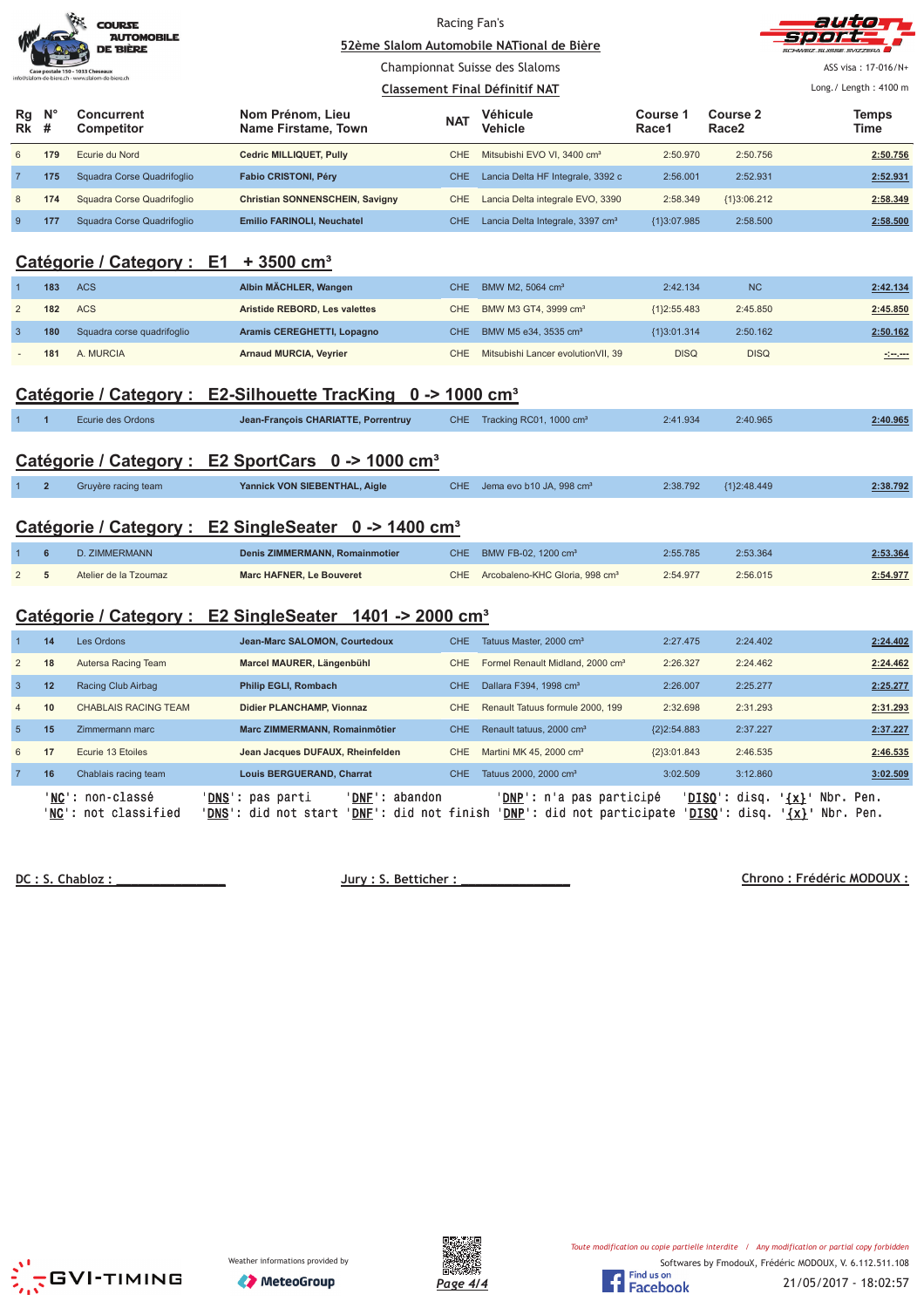| $N^{\circ}$<br>Rg<br><b>Rk</b> # | <b>Concurrent</b><br><b>Competitor</b>                                               | Nom Prénom, Lieu<br>Name Firstame, Town      | <b>NAT</b>                                                                  | Véhicule<br><b>Vehicle</b> | Course 1<br>Race1 | Course 2<br>Race <sub>2</sub> | <b>Temps</b><br>Time                         |
|----------------------------------|--------------------------------------------------------------------------------------|----------------------------------------------|-----------------------------------------------------------------------------|----------------------------|-------------------|-------------------------------|----------------------------------------------|
|                                  | Case postale 150 - 1033 Cheseaux<br>info@slalom-de-biere.ch - www.slalom-de-biere.ch | <b>Classement Final Définitif Challenges</b> |                                                                             |                            |                   |                               | ASS visa: 17-016/N+<br>Long./ Length: 4100 m |
|                                  | <b>AUTOMOBILE</b><br><b>DE BIÈRE</b>                                                 |                                              | 52ème Slalom Automobile NATional de Bière<br>Championnat Suisse des Slaloms |                            |                   |                               |                                              |
|                                  | $\mathcal{L}$<br><b>COURSE</b>                                                       | Racing Fan's                                 |                                                                             |                            |                   |                               | auto<br>sport                                |

#### **Catégorie / Category : Challenge Mini-Club Romand 0 -> 2000 cm³**

| 302 | Y. SCILIMATI        | Yves SCILIMATI, Gryon        | CHE InnocentiMini Cooper, 1275 cm <sup>3</sup> | ${13:32.413}$ | 3:19.787    | 3:19.787 |
|-----|---------------------|------------------------------|------------------------------------------------|---------------|-------------|----------|
|     | 303 S. GOY          | Stéphane GOY, Rolle          | CHE Mini Cooper S, 1275 cm <sup>3</sup>        | 3:27.871      | {1}3:34.516 | 3:27.871 |
|     | <b>301 J. NIETO</b> | <b>Julio NIETO, VALLORBE</b> | CHE Austin Mini 1000, 1097 cm <sup>3</sup>     | 3:40.499      | 3:31.681    | 3:31.681 |

## **Catégorie / Category : Challenge Audi Sport 0 -> 5000 cm³**

|                | 205 | Ecurie La Meute | René BLEULER, Aïre            | CHE. | Audi S1 SB, 3373 cm <sup>3</sup>      | 3:16.745 | 3:14.079      | 3:14.079         |
|----------------|-----|-----------------|-------------------------------|------|---------------------------------------|----------|---------------|------------------|
| 2              | 202 | V. RAYMONDAZ    | Valentin RAYMONDAZ, Cronay    | CHE. | Audi 90 Sport Quattro 20V, 2308 c     | 3:21.762 | ${1}3:34.013$ | 3:21.762         |
| 3              | 208 | S. CRETTENAND   | Sébastien CRETTENAND, Leytron | CHE. | Audi S4 quattro, 4541 cm <sup>3</sup> | 3:24.750 | 3:25.847      | 3:24.750         |
| $\overline{4}$ | 201 | C. FAVRE        | Cédric FAVRE, Aïre            | CHE. | Audi 80 quattro, 1983 cm <sup>3</sup> | 3:25.717 | ${1}3:33.899$ | 3:25.717         |
| -5             | 207 | Rev Frédéric    | Frédéric REY, Chermignon-Bas  | CHE. | Audi S6, 4172 cm <sup>3</sup>         | 3:30.721 | 3:27.092      | 3:27.092         |
| 6              | 204 | V. CALO         | Vanina CALO, Cronay           | CHE. | Audi TT Roadster avec hardtop, 3      | 3:30.033 | 3:27.755      | 3:27.755         |
|                | 203 | L. BESSON       | Lisa BESSON, Martigny         | CHE. | Audi S5, 2995 cm <sup>3</sup>         | ${1}NC$  | ${1}NC$       | $-1 - 1 - 1 - 1$ |

#### **Catégorie / Category : Challenge Slalom de Bière 0 -> 6500 cm³**

|                | 535 | Ecurie Performance                       | <b>Eric ALLEMANN, Dizy</b>                                                                                                                    | CHE        | Mitsubishi Lancer ERO RS2, 3400               | <b>NC</b>     | 2:45.491      |                          | 2:45.491 |
|----------------|-----|------------------------------------------|-----------------------------------------------------------------------------------------------------------------------------------------------|------------|-----------------------------------------------|---------------|---------------|--------------------------|----------|
| $\overline{2}$ | 524 | P. GOLAY                                 | <b>Philippe GOLAY, Montricher</b>                                                                                                             | <b>CHE</b> | Caterham csr200, 2300 cm <sup>3</sup>         | 2:48.369      | 2:46.077      |                          | 2:46.077 |
| $\overline{3}$ | 531 | Ecurie Performance                       | <b>Vincent SCHOPFER, Senarclens</b>                                                                                                           | <b>CHE</b> | Mitsubishi Lancer evo 9, 3395 cm <sup>3</sup> | 2:49.124      | 2:46.491      |                          | 2:46.491 |
| $\overline{4}$ | 538 | <b>Ecurie Performance</b>                | Jean-Philippe MARTIN, Villars Bozon                                                                                                           | CHE        | Porsche GT2, 6100 cm <sup>3</sup>             | 2:47.103      | 2:47.508      |                          | 2:47.103 |
| 5              | 528 | Ecurie Performance                       | <b>MICHEL DONDEYNAZ, Gimel</b>                                                                                                                | CHE.       | BMW M3, 3201 cm <sup>3</sup>                  | 2:50.120      | 2:48.198      |                          | 2:48.198 |
| 6              | 532 | <b>Ecurie Performance</b>                | Stéphane ALLEMANN, Dizy                                                                                                                       | <b>CHE</b> | Mitsubishi Lancer EVO IX, 3395 c              | <b>NC</b>     | 2:49.406      |                          | 2:49.406 |
| $\overline{7}$ | 530 | L. ORSINO                                | Lorenzo ORSINO, Lausanne                                                                                                                      | CHE.       | Mitsubishi Lanver Evo VIII, 3395 c            | 2:52.525      | ${1}3:01.176$ |                          | 2:52.525 |
| 8              | 514 | Ecurie Performance                       | <b>Julien ROULET, Ballens</b>                                                                                                                 | CHE        | VW Golf 1 16V, 1781 cm <sup>3</sup>           | ${1}3:03.943$ | 2:53.170      |                          | 2:53.170 |
| 9              | 504 | L. ROBERTO                               | Luigi ROBERTO, Cossonay                                                                                                                       | <b>CHE</b> | Peugeot 106 GTI, 1587 cm <sup>3</sup>         | 2:58.303      | 3:00.840      |                          | 2:58.303 |
| 10             | 537 | M. AMSTUTZ                               | Marc-Eric AMSTUTZ, Villiers                                                                                                                   | <b>CHE</b> | Porsche Carrera, 3387 cm <sup>3</sup>         | ${1}3:11.052$ | 2:58.864      |                          | 2:58.864 |
| 11             | 522 | Ecurie des Lions                         | Cédric LEUBA, Le Brassus                                                                                                                      | <b>CHE</b> | Renault Clio RS, 1998 cm <sup>3</sup>         | <b>NC</b>     | 2:59.779      |                          | 2:59.779 |
| 12             | 511 | N. ROBERTO                               | Nicola ROBERTO, Penthalaz                                                                                                                     | CHE.       | Peugeot 106 GTi, 1598 cm <sup>3</sup>         | <b>NC</b>     | 3:01.271      |                          | 3:01.271 |
| 13             | 515 | Gruyère Racing Team                      | <b>Antonio PINTO, Troistorrents</b>                                                                                                           | <b>CHE</b> | Honda Integra, 1797 cm <sup>3</sup>           | 3:05.675      | 3:02.096      |                          | 3:02.096 |
| 14             | 517 | A. MINOGGIO                              | Alessandro MINOGGIO, Gerra Verzasca                                                                                                           | CHE.       | WV Golf, 1983 cm <sup>3</sup>                 | ${2}3:22.307$ | 3:02.234      |                          | 3:02.234 |
| 15             | 536 | Ecurie performance                       | <b>Nicolas MICHOU, Le Brassus</b>                                                                                                             | CHE        | Ford Focus rs, 4286 cm <sup>3</sup>           | 3:02.554      | 3:03.606      |                          | 3:02.554 |
| 16             | 507 | Y. JAQUEMET                              | Yannick JAQUEMET, Penthaz                                                                                                                     | <b>CHE</b> | Citroën Saxo 1.6 16V, 1587 cm <sup>3</sup>    | 3:03.346      | ${1}3:14.377$ |                          | 3:03.346 |
| 17             | 527 | Ecurie du nord                           | <b>Patrice NICOLE, Yvonand</b>                                                                                                                | <b>CHE</b> | Opel Corsa opc nurburgring, 2717              | 3:04.133      | ${1}3:18.380$ |                          | 3:04.133 |
| 18             | 533 | C. BLANC                                 | <b>Claude-Alain BLANC, Montricher</b>                                                                                                         | CHE        | Mitsubishi Lancer Evolution, 3397             | 3:13.064      | 3:06.513      |                          | 3:06.513 |
| 19             | 508 | M. HOSTETTLER                            | <b>Marco HOSTETTLER, Milken</b>                                                                                                               | CHE.       | Honda Civic 1.6i V-Tec, 1594 cm <sup>3</sup>  | 3:10.238      | 3:07.847      |                          | 3:07.847 |
| 20             | 512 | C. AFFOLTER                              | Christoph AFFOLTER, Schwadernau                                                                                                               | CHE        | Volkswagen Golf II GTI, 1780 cm <sup>3</sup>  | <b>NC</b>     | 3:09.055      |                          | 3:09.055 |
| 21             | 509 | C. SCHWARZ                               | <b>Cyril SCHWARZ, Grancy</b>                                                                                                                  | CHE.       | Honda Civic 1.6 VTi, 1595 cm <sup>3</sup>     | 3:15.305      | 3:10.218      |                          | 3:10.218 |
| 22             | 510 | A. MONNET                                | <b>Axel MONNET, Grancy</b>                                                                                                                    | CHE.       | VW GOLF, 1780 cm <sup>3</sup>                 | 3:12.305      | ${1}3:20.558$ |                          | 3:12.305 |
| 23             | 518 | M. CARAPELLA                             | Mario CARAPELLA, Le Mont sur Lausanne                                                                                                         | CHE        | Seat Ibiza cupra, 1984 cm <sup>3</sup>        | 3:14.745      | 3:13.085      |                          | 3:13.085 |
| 24             | 502 | V. REGARD                                | <b>Vincent REGARD, Palezieux</b>                                                                                                              | <b>CHE</b> | Suzuki Swift GTI, 1298 cm <sup>3</sup>        | 3:14.816      | 3:14.966      |                          | 3:14.816 |
| 25             | 525 | A. JAQUEMET                              | <b>Alain JAQUEMET, Ferlens</b>                                                                                                                | CHE.       | SEAT IBIZA CUPRA, 2363 cm <sup>3</sup>        | 3:15.326      | <b>NC</b>     |                          | 3:15.326 |
| 26             | 523 | <b>J. KUSTNER</b>                        | <b>Jessica KUSTNER, Echallens</b>                                                                                                             | CHE        | VW Polo G40, 2162 cm <sup>3</sup>             | 3:19.279      | 3:17.562      |                          | 3:17.562 |
| 27             | 529 | <b>Ecurie Performance</b>                | <b>Vincent DELAY, Pampigny</b>                                                                                                                | CHE.       | Renault Clio RS, 1998 cm <sup>3</sup>         | {1}3:17.951   | {1}3:18.284   |                          | 3:17.951 |
| 28             | 516 | M. CORTESE                               | <b>Matteo CORTESE, Monthey</b>                                                                                                                | CHE        | Toyota mr2, 1800 cm <sup>3</sup>              | 3:18.012      | <b>DNF</b>    |                          | 3:18.012 |
|                |     | 'NC': non-classé<br>'NC': not classified | 'DNE': abandon<br>' <b>DNS</b> ': pas parti<br>'DNS': did not start 'DNE': did not finish 'DNP': did not participate 'DISQ': disq. '{X}' Nbr. |            | ' <b>DNP</b> ': n'a pas participé             |               | 'DISO': disq. | ' <u>{x}</u> ' Nbr. Pen. | Pen.     |





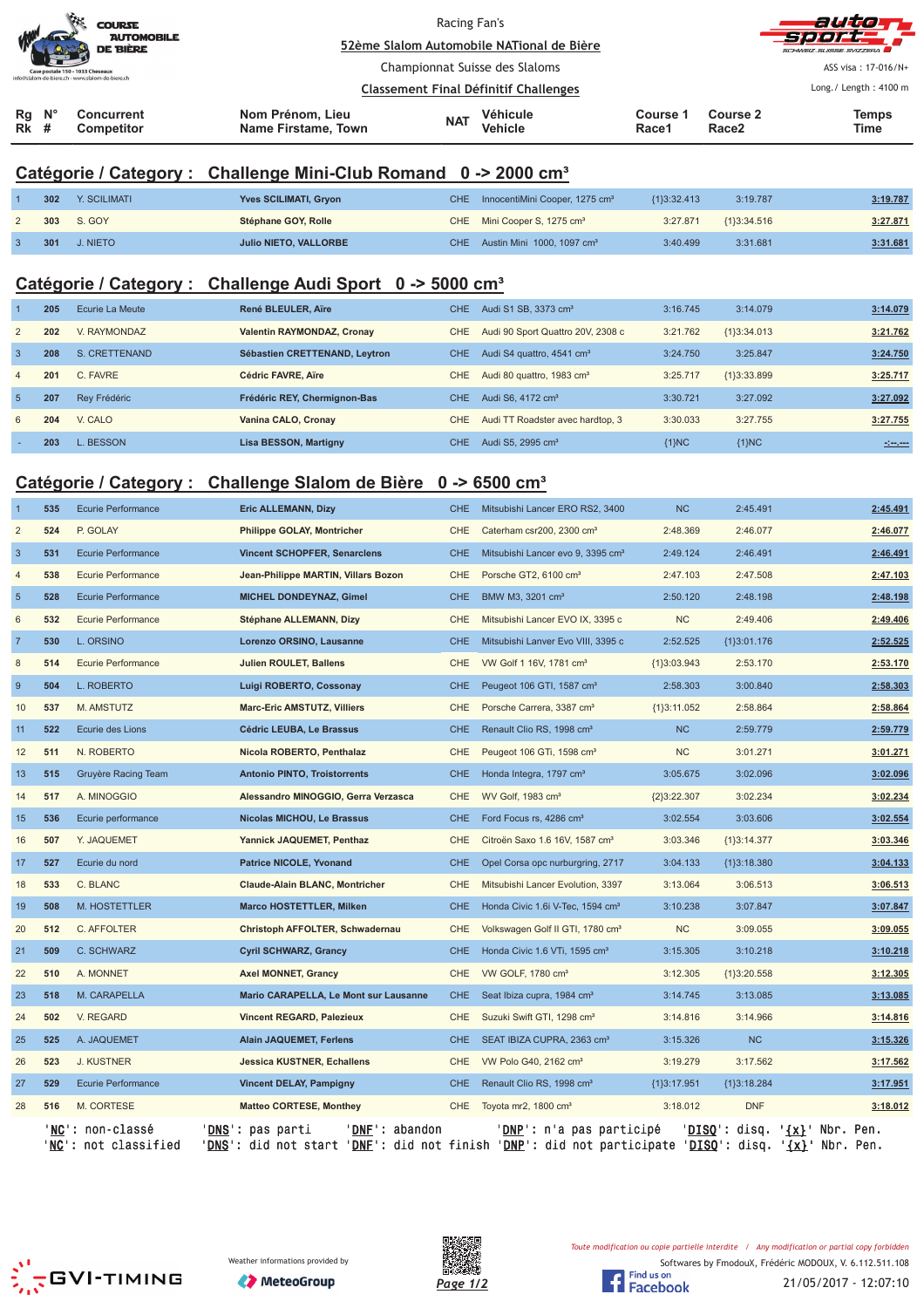|          |                  | <b>COURSE</b><br><b>AUTOMOBILE</b><br><b>DE BIÈRE</b> |                                              | Racing Fan's | 52ème Slalom Automobile NATional de Bière  |                                  |                               | autio<br>CHIMEIZ SUISSE SVIZZEDA |
|----------|------------------|-------------------------------------------------------|----------------------------------------------|--------------|--------------------------------------------|----------------------------------|-------------------------------|----------------------------------|
|          |                  |                                                       | Championnat Suisse des Slaloms               |              |                                            |                                  |                               | ASS visa: 17-016/N+              |
|          |                  |                                                       | <b>Classement Final Définitif Challenges</b> |              |                                            | Long. / Length: $4100 \text{ m}$ |                               |                                  |
| Rg<br>Rk | $N^{\circ}$<br># | <b>Concurrent</b><br><b>Competitor</b>                | Nom Prénom, Lieu<br>Name Firstame, Town      | <b>NAT</b>   | Véhicule<br><b>Vehicle</b>                 | Course 1<br>Race1                | Course 2<br>Race <sub>2</sub> | Temps<br>Time                    |
| 29       | 501              | M. SAVOY                                              | <b>Maurice SAVOY, Attalens fribourg</b>      | CHE.         | Suzuki Swift GTI, 1298 cm <sup>3</sup>     | 3:20.720                         | 3:18.536                      | 3:18.536                         |
| 30       | 506              | Ecurie Performance                                    | Raphaël DUPUIS, Montricher                   | <b>CHE</b>   | Peugeot 106, 1587 cm <sup>3</sup>          | 3:19.490                         | 3:19.245                      | 3:19.245                         |
| 31       | 505              | Racing fan's                                          | Damien SCHNEIDER, Lausanne                   | <b>CHE</b>   | Peugeot 106 1.6 16v, 1587 cm <sup>3</sup>  | <b>NC</b>                        | {1}3:19.975                   | 3:19.975                         |
| 32       | 521              | R. CHERBUIN                                           | Rachelle CHERBUIN, Sâles                     | CHE          | Renault Clio, 1998 cm <sup>3</sup>         | 3:21.377                         | 3:21.794                      | 3:21.377                         |
| 33       | 526              | S. REYMOND                                            | <b>Steve REYMOND, Gimel</b>                  | <b>CHE</b>   | Toyota Yaris 1500 TS, 2545 cm <sup>3</sup> | 3:26.512                         | 3:23.778                      | 3:23.778                         |
| 34       | 503              | Y. BAMERT                                             | Yvonne BAMERT, Maur                          | CHE          | Toyota AE86, 1587 cm <sup>3</sup>          | 3:26.595                         | 3:24.963                      | 3:24.963                         |
|          | 513              | R. PALERMO                                            | <b>Remo PALERMO, Boussens</b>                | CHE.         | VW Golf, 1781 cm <sup>3</sup>              | <b>DNF</b>                       | <b>DNS</b>                    | $20 - 20$                        |

# **Catégorie / Category : Challenge Organisateur 0 -> 6500 cm³**

| 550 | Ecurie du Nord                           | <b>Léonard HENCHOZ, Gollion</b>                            |                                                  | CHE Renault Clio, 1998 cm <sup>3</sup>                                       | {1}3:07.903 | 2:57.321                                                                    | 2:57.321 |
|-----|------------------------------------------|------------------------------------------------------------|--------------------------------------------------|------------------------------------------------------------------------------|-------------|-----------------------------------------------------------------------------|----------|
| 551 | Ecurie du Nord                           | Damien LANGHI, Penthalaz                                   |                                                  | CHE Renault Megane 2 RS, 5775 cm <sup>3</sup>                                | {1}3:08.361 | 2:57.682                                                                    | 2:57.682 |
|     | 'NC': non-classé<br>'NC': not classified | ' <b>DNS</b> ': pas parti<br>' <b>DNS</b> ': did not start | 'DNF': abandon<br>' <b>DNF</b> ': did not finish | ' <mark>DNP</mark> ': n'a pas participé<br><b>'DNP':</b> did not participate |             | 'DISQ': disq. ' <u>{x}</u> ' Nbr. Pen.<br>$'DISQ': disq. ' {x}'} Nbr. Pen.$ |          |

DC : S. Chabloz :

 $Jury: S. Betticher:$ 

 **% &!!!!!!!!!!!!!!!**





21/05/2017 - 12:07:10

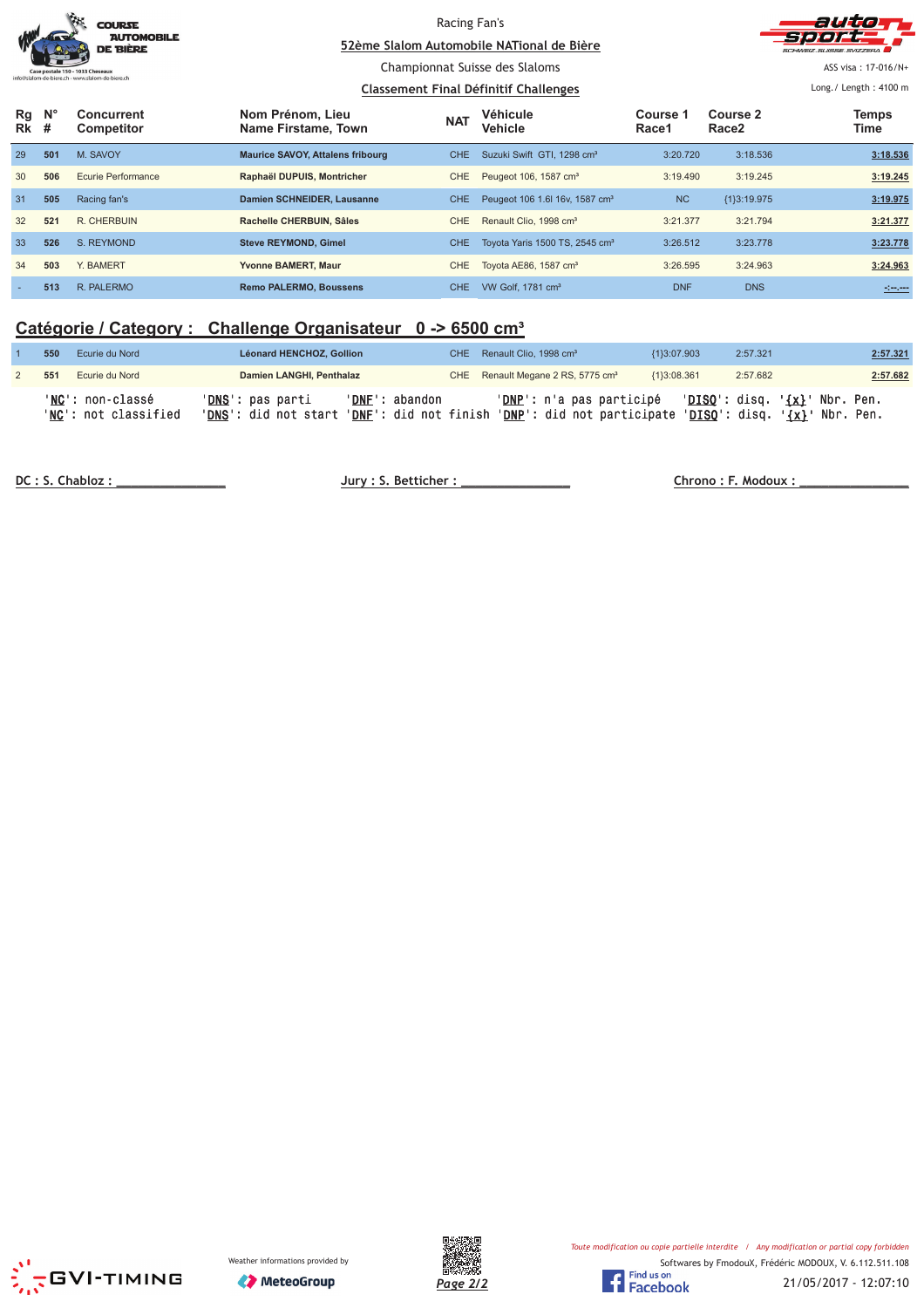

#### Racing Fan's <u>**S2ème Slalom Automobile NATional de Bière**</u>



Championnat Suisse des Slaloms

**Scratch NAT** 

ASS visa : 17-016/N+ Long./ Length: 4100 m

| Rg<br><b>Rk</b>  | Grp                | <b>N°</b><br># | <b>Concurrent</b><br>Competitor               | Nom Prénom, Lieu<br>Name Firstname, Town   | <b>NAT</b> | Véhicule<br>Vehicle                         | <b>Course 1</b><br>Race1 | <b>Course 2</b><br>Race <sub>2</sub>            | <b>Temps</b><br>Time |
|------------------|--------------------|----------------|-----------------------------------------------|--------------------------------------------|------------|---------------------------------------------|--------------------------|-------------------------------------------------|----------------------|
| $\mathbf{1}$     | E <sub>2</sub> -SS | 14             | Les Ordons                                    | <b>SALOMON Jean-Marc, Courtedoux</b>       | <b>CHE</b> | Tatuus Master, 2000 cm <sup>3</sup>         | 2:27.475                 | 2:24.402                                        | 2:24.402             |
| $\overline{c}$   | E <sub>2</sub> -SS | 18             | Autersa Racing Team                           | <b>MAURER Marcel, Längenbühl</b>           | <b>CHE</b> | Formel Renault Midland, 2000 cm             | 2:26.327                 | 2:24.462                                        | 2:24.462             |
| $\sqrt{3}$       | E <sub>2</sub> -SS | 12             | Racing Club Airbag                            | <b>EGLI Philip, Rombach</b>                | <b>CHE</b> | Dallara F394, 1998 cm <sup>3</sup>          | 2:26.007                 | 2:25.277                                        | 2:25.277             |
| 4                | E <sub>2</sub> -SS | 10             | <b>CHABLAIS RACING TEAM</b>                   | <b>PLANCHAMP Didier, Vionnaz</b>           | <b>CHE</b> | Renault Tatuus formule 2000, 199            | 2:32.698                 | 2:31.293                                        | 2:31.293             |
| $\sqrt{5}$       | E <sub>2</sub> -SS | 15             | Zimmermann marc                               | ZIMMERMANN Marc, Romainmôtier              | <b>CHE</b> | Renault tatuus, 2000 cm <sup>3</sup>        | ${2}2:54.883$            | 2:37.227                                        | 2:37.227             |
| 6                | E1                 | 114            | <b>MB Motorsport Team</b>                     | BÜRKI Martin, Uetendorf                    | <b>CHE</b> | VW Polo MB, 1598 cm <sup>3</sup>            | 2:37.549                 | 2:37.682                                        | 2:37.549             |
| $\overline{7}$   | E <sub>2</sub> -SC | $\overline{2}$ | Gruyère racing team                           | <b>VON SIEBENTHAL Yannick, Aigle</b>       | <b>CHE</b> | Jema evo b10 JA, 998 cm <sup>3</sup>        | 2:38.792                 | ${1}2:48.449$                                   | 2:38.792             |
| 8                | E2-SH              | $\overline{1}$ | Ecurie des Ordons                             | <b>CHARIATTE Jean-François, Porrentruy</b> | CHE        | Tracking RC01, 1000 cm <sup>3</sup>         | 2:41.934                 | 2:40.965                                        | 2:40.965             |
| $\boldsymbol{9}$ | E1                 | 152            | <b>RCU</b>                                    | <b>SANTONASTASO Manuel, Müllheim</b>       | <b>CHE</b> | BMW E21 320, 1999 cm <sup>3</sup>           | 2:42.565                 | 2:41.149                                        | 2:41.149             |
| 10               | E <sub>1</sub>     | 134            | Autersa Racing-Team                           | <b>WITTWER Daniel, Forst</b>               | <b>CHE</b> | VW Golf 1 DWT, 1986 cm <sup>3</sup>         | 2:41.442                 | ${1}2:51.318$                                   | 2:41.442             |
| 11               | IS                 | 98             | All -In- Racing team                          | NEFF Frédéric, Moutier<br><b>Suisse</b>    | <b>CHE</b> | Porsche 996 Cup, 3998 cm <sup>3</sup>       | 2:45.561                 | 2:41.993                                        | 2:41.993             |
| 12               | E1                 | 183            | <b>ACS</b>                                    | <b>MÄCHLER Albin, Wangen</b>               | <b>CHE</b> | BMW M2, 5064 cm <sup>3</sup>                | 2:42.134                 | <b>NC</b>                                       | 2:42.134             |
| 13               | E <sub>1</sub>     | 130            | Squadra Corse Quadrifoglio                    | <b>DARANI Christian, Mairengo</b>          | <b>CHE</b> | Fiat X1/9, 1981 cm <sup>3</sup>             | 2:43.556                 | ${1}2:55.542$                                   | 2:43.556             |
| 14               | E1                 | 173            | <b>MB Motorsport</b>                          | <b>BEINER Juerg, Landquart</b>             | <b>CHE</b> | Lancia Delta S4, 3349 cm <sup>3</sup>       | 2:45.148                 | 2:43.894                                        | 2:43.894             |
| 15               | E <sub>1</sub>     | 140            | <b>ACS</b>                                    | <b>FLAMMER Patrick, Glarus</b>             | <b>CHE</b> | Suzuki Swift Evo 2000, 1998 cm <sup>3</sup> | 2:44.029                 | ${1}2:55.179$                                   | 2:44.029             |
| 16               | IS                 | 73             | Autersa Racing Team                           | <b>BURRI Stephan, Milken</b>               | <b>CHE</b> | VW Polo, 1600 cm <sup>3</sup>               | 2:44.724                 | 2:44.408                                        | 2:44.408             |
| 17               | E <sub>1</sub>     | 132            | Squadra Corse Quadrifoglio                    | <b>TOGNACCA Emanuele, Brione Verzasca</b>  | <b>CHE</b> | VW Golf, 1984 cm <sup>3</sup>               | 2:44.489                 | 2:44.996                                        | 2:44.489             |
| 18               | <b>HIST</b>        | 52             | Pfefferlé Alain                               | PFEFFERLÉ Alain, Anzère                    | <b>CHE</b> | Porsche 935 Turbo, 4192 cm <sup>3</sup>     | 2:49.193                 | 2:45.066                                        | 2:45.066             |
| 19               | IS                 | 83             | <b>RCU</b>                                    | <b>OCHSNER Jürg, Oberhallau</b>            | <b>CHE</b> | Opel Kadett, 1998 cm <sup>3</sup>           | 2:45.982                 | 2:45.502                                        | 2:45.502             |
| 20               | E <sub>1</sub>     | 182            | <b>ACS</b>                                    | <b>REBORD Aristide, Les valettes</b>       | <b>CHE</b> | BMW M3 GT4, 3999 cm <sup>3</sup>            | ${1}2:55.483$            | 2:45.850                                        | 2:45.850             |
| 21               | E2-SS              | 17             | Ecurie 13 Etoiles                             | <b>DUFAUX Jean Jacques, Rheinfelden</b>    | <b>CHE</b> | Martini MK 45, 2000 cm <sup>3</sup>         | ${2}3:01.843$            | 2:46.535                                        | 2:46.535             |
| 22               | IS                 | 100            | Club Porsche 3 lacs                           | <b>COMBY Alexandre, La Chaux-de-Fonds</b>  | CHE        | Porsche 934/5, 4774 cm <sup>3</sup>         | 2:48.496                 | 2:46.591                                        | 2:46.591             |
| 23               | E <sub>1</sub>     | 176            | <b>Ecurie Performance</b>                     | <b>PRÉVEL Julien, Aubonne</b>              | <b>CHE</b> | Opel Astra T16, 3395 cm <sup>3</sup>        | 2:46.599                 | 2:48.293                                        | 2:46.599             |
| 24               | E <sub>1</sub>     | 162            | All-In Racing Team                            | <b>BEYELER Etienne, La Chaux</b>           | CHE        | Opel Ascona B, 2486 cm <sup>3</sup>         | 2:46.624                 | ${1}NC$                                         | 2:46.624             |
| 25               | IS.                | 72             | <b>Equipe Bernoise</b>                        | <b>LANZ Andreas, Maur</b>                  | <b>CHE</b> | Toyota Corolla AE86, 1600 cm <sup>3</sup>   | 2:47.090                 | 2:46.790                                        | 2:46.790             |
| 26               | E1                 | 136            | <b>MB Motorsport Team</b>                     | <b>FUHRER Ruedi, Brienz</b>                | <b>CHE</b> | Honda CRX F20, 1997 cm <sup>3</sup>         | ${1}2:57.581$            | 2:47.101                                        | 2:47.101             |
| 27               | IS                 | 94             | <b>ACFL</b>                                   | <b>EBERLE Harry, Buchs (SG)</b>            | <b>CHE</b> | Opel Kadett-C, 2486 cm <sup>3</sup>         | 2:50.265                 | 2:48.518                                        | 2:48.518             |
| 28               | E1                 | 171            | Ecurie des Ordons                             | <b>FAVRE Bertrand, Courfaivre</b>          | <b>CHE</b> | BMW E30, 2990 cm <sup>3</sup>               | ${1}2:57.799$            | 2:48.579                                        | 2:48.579             |
| 29               | E1                 | 172            | Racing team nyonnais                          | <b>CHEVALAZ Pascal, Aubonne</b>            | <b>CHE</b> | Seat leon super coupe MK1, 3060             | 2:50.413                 | 2:48.670                                        | 2:48.670             |
| 30               | N/ISN/             | 47             | Ecurie des Ordons                             | <b>PICARD Anthony, Sonvilier</b>           | CHE        | Mitsubishi Lancer EVO X, 3395 c             | 2:50.019                 | 2:48.750                                        | 2:48.750             |
| 31               | E1                 | 170            | Ecuries des Ordons                            | <b>CATTIN Nicolas, Cornol</b>              | <b>CHE</b> | BMW 325 I E30, 2989 cm <sup>3</sup>         | 2:48.958                 | 2:50.626                                        | 2:48.958             |
| 32               | E1                 | 133            | A. RIBEIRO                                    | <b>RIBEIRO Alexandre, Orbe</b>             | CHE        | Volkswagen Golf 1 16v, 1984 cm <sup>3</sup> | 2:49.995                 | 2:49.260                                        | 2:49.260             |
| 33               | <b>HIST</b>        | 51             | <b>SHRT</b>                                   | <b>BUEHRER Nicolas, Bienne</b>             | <b>CHE</b> | BMW M1Groupe4, 3489 cm <sup>3</sup>         | 2:51.881                 | 2:49.518                                        | 2:49.518             |
| 34               | E1                 | 142            | <b>ACS</b>                                    | <b>WITTWER Martin, Forst</b>               | CHE        | Peugeot 205 GTI, 1998 cm <sup>3</sup>       | ${1}2:59.679$            | 2:50.000                                        | 2:50.000             |
| 35               | E <sub>1</sub>     | 180            | Squadra corse quadrifoglio                    | <b>CEREGHETTI Aramis, Lopagno</b>          | <b>CHE</b> | BMW M5 e34, 3535 cm <sup>3</sup>            | ${1}3:01.314$            | 2:50.162                                        | 2:50.162             |
| 36               | E1                 | 105            | Equipe Bernoise                               | <b>BUCHSER Marc, Reitnau</b>               | CHE        | Volkswagen Polo, 1390 cm <sup>3</sup>       | ${1}2:58.869$            | 2:50.261                                        | 2:50.261             |
| 37               | IS                 | 97             | <b>Stadler Motorsport</b>                     | BÜETIGER Paul, Lohn-Ammannsegg             | <b>CHE</b> | Porsche GT3 Cup, 3600 cm <sup>3</sup>       | ${1}2:59.462$            | 2:50.265                                        | 2:50.265             |
| 38               | IS                 | 81             | Squadra Sport and Prestige                    | BERING Michaël, Le Locle                   | CHE        | Honda Civic, 1998 cm <sup>3</sup>           | 2:50.459                 | ${1}3:00.578$                                   | 2:50.459             |
| 39               | <b>IS</b>          | 88             | Ecurie des Ordons                             | DONZÉ Arnaud, Porrentruy                   | <b>CHE</b> | Vw Golf, 2000 cm <sup>3</sup>               | 2:50.715                 | ${1}3:01.201$                                   | 2:50.715             |
| 40               | E1                 | 179            | Ecurie du Nord                                | MILLIQUET Cedric, Pully                    | CHE        | Mitsubishi EVO VI, 3400 cm <sup>3</sup>     | 2:50.970                 | 2:50.756                                        | 2:50.756             |
| 41               | IS                 | 82             | Racing Club Airbag                            | <b>EGGERTSWYLER Thierry, St.Silvester</b>  | <b>CHE</b> | Peugeot 405, 1998 cm <sup>3</sup>           | 2:51.494                 | 2:50.968                                        | 2:50.968             |
| 42               | N/ISN/             | 48             | Equipe Bernoise                               | <b>BETTSCHEN Beat, Reichenbach</b>         | CHE        | Mitsubishi EVO X, 3397 cm <sup>3</sup>      | 2:51.160                 | 2:51.222                                        | 2:51.160             |
| 43               | <b>IS</b>          | 84             | W.M. Racing Car                               | NIEDERBERGER Philip, Küssnacht am          | CHE        | Opel Kadett C City, 1998 cm <sup>3</sup>    | 2:52.903                 | 2:51.403                                        | 2:51.403             |
| 44               | E1                 | 153            | Equipe Bernoise                               | <b>KAMMERMANN Thomas, Krauchthal</b>       | CHE        | VW Golf3 KitCar, 1999 cm <sup>3</sup>       | 2:51.512                 | 2:52.498                                        | 2:51.512             |
| 45               | E <sub>1</sub>     | 110            | P. BÉGUIN                                     | <b>BEGUIN Philippe, Prilly</b>             | <b>CHE</b> | Peugeot 205, 1587 cm <sup>3</sup>           | 2:54.152                 | 2:52.744                                        | 2:52.744             |
| 46               | E1                 | 175            | Squadra Corse Quadrifoglio                    | <b>CRISTONI Fabio, Péry</b>                | CHE        | Lancia Delta HF Integrale, 3392 c           | 2:56.001                 | 2:52.931                                        | 2:52.931             |
| 47               | IS                 | 92             | C. MARTINIS                                   | <b>MARTINIS Christophe, Sergey</b>         | <b>CHE</b> | Opel Ascona B, 2434 cm <sup>3</sup>         | 2:54.124                 | 2:52.989                                        | 2:52.989             |
|                  |                    |                |                                               |                                            |            |                                             |                          | ' <u>DISQ</u> ': disq. ' <u>{x}</u> ' Nbr. Pen. |                      |
|                  |                    |                | ' <u>NC</u> ': non-classé<br>'DNS': pas parti | 'DNE': abandon                             |            | ' <u>DNP</u> ': n'a pas participé           |                          |                                                 |                      |

'<u>NC</u>': not classified '<u>DNS</u>': did not start '<u>DNF</u>': did not finish '<u>DNP</u>': did not participate '<u>DISQ</u>': disq. '<u>{x}</u>' Nbr. Pen.







Toute modification ou copie partielle interdite / Any modification or partial copy forbidden

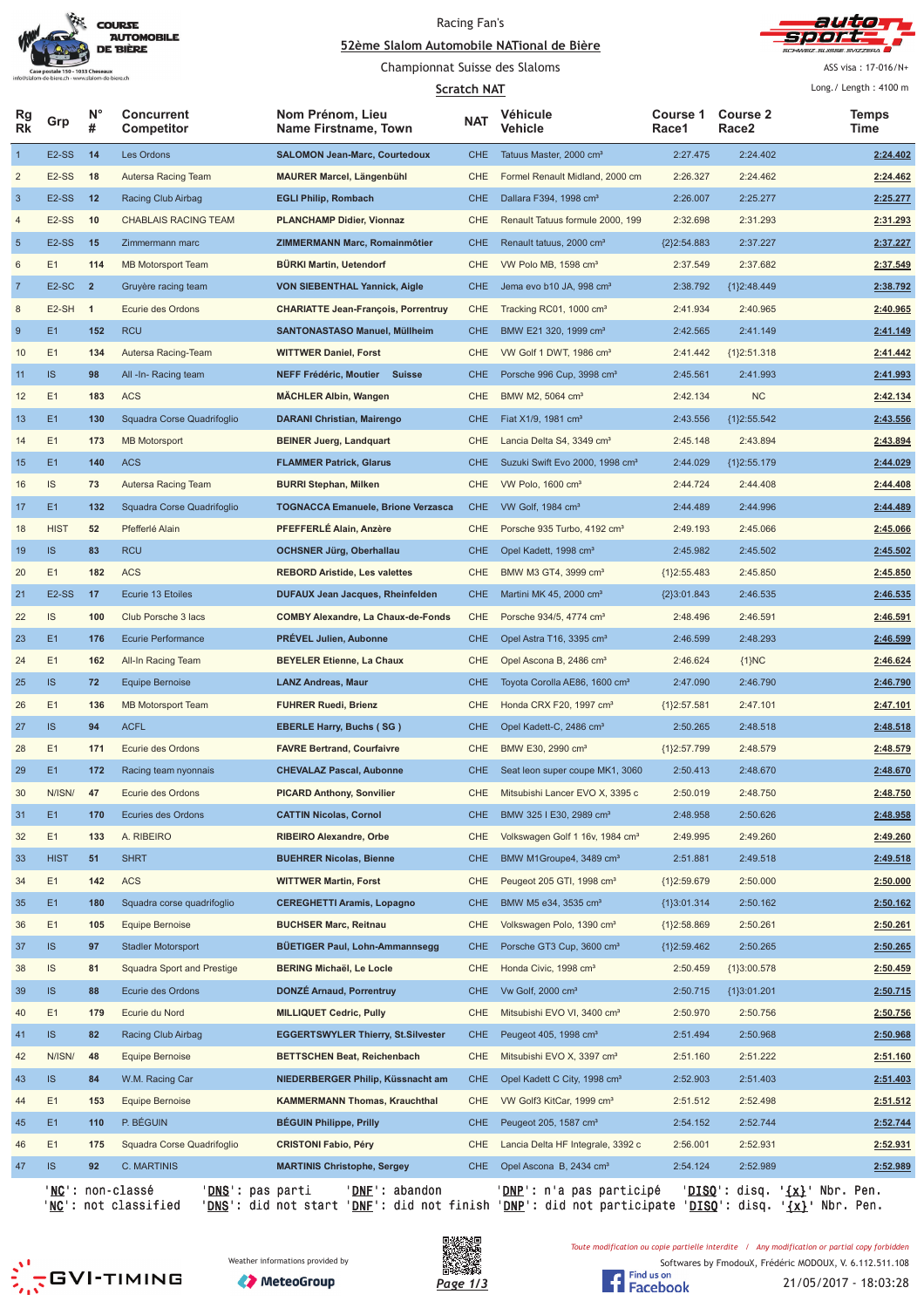

#### Racing Fan's <u>**S2ème Slalom Automobile NATional de Bière**</u>



Championnat Suisse des Slaloms

**1 1 1 1** 

ASS visa : 17-016/N+  $l$  ong  $l$  | ongth  $l$  4100 m

| Scratch NAT |                    |         |                                      |                                          |            | Long./ Length: 4100 m                        |                   |                                      |                                                 |
|-------------|--------------------|---------|--------------------------------------|------------------------------------------|------------|----------------------------------------------|-------------------|--------------------------------------|-------------------------------------------------|
| Rg<br>Rk    | Grp                | Ν°<br># | <b>Concurrent</b><br>Competitor      | Nom Prénom, Lieu<br>Name Firstname, Town | <b>NAT</b> | Véhicule<br>Vehicle                          | Course 1<br>Race1 | <b>Course 2</b><br>Race <sub>2</sub> | Temps<br>Time                                   |
| 48          | E1                 | 161     | Autersa Racing Team                  | <b>HIRSIG Christian, Thierachern</b>     | <b>CHE</b> | VW Polo, 2346 cm <sup>3</sup>                | ${1}3:02.179$     | 2:53.172                             | 2:53.172                                        |
| 49          | IS                 | 89      | <b>MB Motorsport Team</b>            | RUESCH Thomas, Kölliken                  | CHE        | Renault Cup, 2000 cm <sup>3</sup>            | 2:53.281          | ${1}3:03.173$                        | 2:53.281                                        |
| 50          | E2-SS              | 6       | D. ZIMMERMANN                        | <b>ZIMMERMANN Denis, Romainmotier</b>    | <b>CHE</b> | BMW FB-02, 1200 cm <sup>3</sup>              | 2:55.785          | 2:53.364                             | 2:53.364                                        |
| 51          | IS                 | 91      | Racing Team Zäziwil                  | KNAUS Christian, Fahrni bei Thun         | <b>CHE</b> | Opel Kadett C, 2400 cm <sup>3</sup>          | 2:53.821          | 2:53.493                             | 2:53.493                                        |
| 52          | E1                 | 106     | <b>ACS</b>                           | WÜTHRICH HANS, WATTENWIL                 | <b>CHE</b> | MINI COOPER S, 1398 cm <sup>3</sup>          | 2:55.808          | 2:54.061                             | 2:54.061                                        |
| 53          | N/ISN/             | 49      | <b>Equipe Bernoise</b>               | <b>WERREN Rino, Spiez</b>                | <b>CHE</b> | Mitsubishi Evo X, 3400 cm <sup>3</sup>       | 2:54.178          | {1}3:03.987                          | 2:54.178                                        |
| 54          | E1                 | 112     | MB Motorsport team                   | HOLZER Walter, Wachseldorn/Süderen       | <b>CHE</b> | Honda Civic eg6, 1595 cm <sup>3</sup>        | 2:54.902          | 2:54.254                             | 2:54.254                                        |
| 55          | <b>IS</b>          | 95      | Racing Team Zäziwil                  | <b>ETTER Andre, Steffisburg</b>          | <b>CHE</b> | Opel Kadett C, 2498 cm <sup>3</sup>          | <b>NC</b>         | 2:54.688                             | 2:54.688                                        |
| 56          | <b>SSC</b>         | 37      | <b>MB Motorsport Team</b>            | <b>MÜRNER Pierre, Reichenbach</b>        | <b>CHE</b> | Porsche 911 GT3, 3800 cm <sup>3</sup>        | 2:54.691          | 2:55.778                             | 2:54.691                                        |
| 57          | $E2-SS$            | 5       | Atelier de la Tzoumaz                | <b>HAFNER Marc, Le Bouveret</b>          | <b>CHE</b> | Arcobaleno-KHC Gloria, 998 cm <sup>3</sup>   | 2:54.977          | 2:56.015                             | 2:54.977                                        |
| 58          | <b>IS</b>          | 86      | Sägesser Motorsport                  | <b>MEIER Gilbert, Rudolfstetten</b>      | <b>CHE</b> | HONDA Integra GIS, 1800 cm <sup>3</sup>      | 2:55.014          | ${1}3:06.242$                        | 2:55.014                                        |
| 59          | A/ISA/R 66         |         | <b>Ecurie Basilisk</b>               | <b>MOSTBERGER Kevin, Therwil</b>         | CHE        | Honda Integra type r, 1797 cm <sup>3</sup>   | 2:56.824          | 2:55.169                             | 2:55.169                                        |
| 60          | E1                 | 117     | Equipe Bernoise                      | <b>WÜTHRICH Urs, Schwarzenburg</b>       | <b>CHE</b> | Mazda 323, 1598 cm <sup>3</sup>              | 2:55.520          | 2:55.864                             | 2:55.520                                        |
| 61          | E1                 | 147     | S. JAQUEMET                          | JAQUEMET Stéphane, St-Cierges            | <b>CHE</b> | Renault Clio RS cup, 1998 cm <sup>3</sup>    | ${1}3:05.831$     | 2:56.040                             | 2:56.040                                        |
| 62          | E1                 | 146     | Gruyère racing team                  | DYLAN Zanni, La Roche                    | <b>CHE</b> | Renault Clio Cup III, 1998 cm <sup>3</sup>   | 2:57.894          | 2:56.161                             | 2:56.161                                        |
| 63          | E1                 | 145     | S. PITTET                            | <b>PITTET Stéphane, Bottens</b>          | CHE        | Renault Clio III cup, 1998 cm <sup>3</sup>   | 2:57.156          | 2:56.421                             | 2:56.421                                        |
| 64          | E <sub>1</sub>     | 139     | Ecurie des Ordons                    | <b>PETIGNAT Lionel, Undervelier</b>      | <b>CHE</b> | Peugeot 309, 1998 cm <sup>3</sup>            | 2:56.608          | 2:56.699                             | 2:56.608                                        |
| 65          | IS                 | 85      | Equipe Bernoise                      | CLÉNIN Yannick, Inkwil                   | <b>CHE</b> | Renault Clio RS 2, 1998 cm <sup>3</sup>      | 2:58.884          | 2:57.043                             | 2:57.043                                        |
| 66          | E <sub>1</sub>     | 111     | L. ALIBERTI                          | ALIBERTI Luca, Estavayer-le-Lac          | <b>CHE</b> | VW Golf LS, 1588 cm <sup>3</sup>             | 2:58.266          | 2:57.332                             | 2:57.332                                        |
|             | E1                 | 148     | Racing Fan's                         | <b>ERNST Aurélien, La Sarraz</b>         | CHE        |                                              | ${1}NC$           | 2:57.779                             | 2:57.779                                        |
| 67          | E1                 | 141     | Ecurie du Nord                       |                                          | <b>CHE</b> | Renault Clio RS, 1998 cm <sup>3</sup>        |                   |                                      |                                                 |
| 68          |                    |         |                                      | POSTIZZI Didier, La Chaux                |            | Renault Clio R3, 1998 cm <sup>3</sup>        | ${1}NC$           | 2:57.868                             | 2:57.868                                        |
| 69          | IS                 | 71      | Team VWF                             | <b>OULEVAY Roger, Chavornay</b>          | <b>CHE</b> | VW Golf, 1600 cm <sup>3</sup>                | 2:58.167          | ${1}3:05.534$                        | 2:58.167                                        |
| 70          | E <sub>1</sub>     | 174     | Squadra Corse Quadrifoglio           | SONNENSCHEIN Christian, Savigny          | <b>CHE</b> | Lancia Delta integrale EVO, 3390             | 2:58.349          | ${1}3:06.212$                        | 2:58.349                                        |
| 71          | E1                 | 177     | Squadra Corse Quadrifoglio           | <b>FARINOLI Emilio, Neuchatel</b>        | <b>CHE</b> | Lancia Delta Integrale, 3397 cm <sup>3</sup> | ${1}3:07.985$     | 2:58.500                             | 2:58.500                                        |
| 72          | <b>IS</b>          | 87      | Fantoni Ivan                         | <b>FANTONI Ivan, Gudo</b>                | <b>CHE</b> | Vw golf 1 8v, 2000 cm <sup>3</sup>           | 2:59.087          | 2:58.929                             | 2:58.929                                        |
| 73          | A/ISA/R 61         |         | <b>Gruyère Racing Team</b>           | <b>BRACELLI Yves, Veytaux</b>            | CHE        | Peugeot 106 GTI, 1587 cm <sup>3</sup>        | 3:01.164          | 2:58.957                             | 2:58.957                                        |
| 74          | <b>HIST</b>        | 50      | Willy waeber                         | <b>WAEBER willy, Berolle</b>             | <b>CHE</b> | Porsche sc, 2992 cm <sup>3</sup>             | 2:59.036          | ${1}3:08.343$                        | 2:59.036                                        |
| 75          | E1                 | 151     | <b>Randin Michel</b>                 | <b>RANDIN Michel, Mervelier</b>          | CHE        | Renault Clio CUP, 1998 cm <sup>3</sup>       | 2:59.528          | 3:00.621                             | 2:59.528                                        |
| 76          | <b>IS</b>          | 90      | Atelier de la Tzoumaz                | <b>SANTOS Ted, Vuiteboeuf</b>            | <b>CHE</b> | Seat Ibiza, 2040 cm <sup>3</sup>             | ${1}3:10.046$     | 3:00.039                             | 3:00.039                                        |
| 77          | E1                 | 143     | G. BITTO                             | BITTO Giuseppe, Le Mont-sur-Lausanne     | CHE        | Renault Clio RS Cup Clio RS Cup              | 3:00.120          | 3:01.090                             | 3:00.120                                        |
| 78          | E1                 | 150     | Ecurie du Nord                       | <b>BOMBARDIER Alain, Orbe</b>            | <b>CHE</b> | Renault Clio 3 Cup, 1998 cm <sup>3</sup>     | 3:14.195          | 3:00.179                             | 3:00.179                                        |
| 79          | IS                 | 76      |                                      | <b>BLASER Valentin, Cottens</b>          | CHE        | VW Golf 1, 1800 cm <sup>3</sup>              | <b>DNF</b>        | 3:00.813                             | 3:00.813                                        |
| 80          | N/ISN/             | 45      | <b>ACS</b>                           | <b>BRANTSCHEN Iwan, Randa</b>            | <b>CHE</b> | Renault Clio, 1998 cm <sup>3</sup>           | 3:01.301          | ${1}3:10.789$                        | 3:01.301                                        |
| 81          | E <sub>2</sub> -SS | 16      | Chablais racing team                 | <b>BERGUERAND Louis, Charrat</b>         | CHE        | Tatuus 2000, 2000 cm <sup>3</sup>            | 3:02.509          | 3:12.860                             | 3:02.509                                        |
| 82          | A/ISA/R 62         |         | Team Rallye Top                      | LANGENEGGER Max, Zäziwil                 | <b>CHE</b> | Citroen C2R2, 1599 cm <sup>3</sup>           | 3:02.586          | ${1}3:11.059$                        | 3:02.586                                        |
| 83          | N/ISN/             | 43      | Racing Fan's                         | <b>SCHOPFER Julien, Cossonay</b>         | CHE        | Peugeot 106 16v, 1598 cm <sup>3</sup>        | 3:05.027          | 3:02.655                             | 3:02.655                                        |
| 84          | E <sub>1</sub>     | 154     | Autersa Racing Team                  | <b>MURNER Adrian, Heimberg</b>           | <b>CHE</b> | VW Golf 1 DWT, 1986 cm <sup>3</sup>          | {1}3:03.096       | ${1}3:03.700$                        | 3:03.096                                        |
| 85          | <b>IS</b>          | 75      | R. SCHERRER                          | SCHERRER Ruth, Lachen                    | CHE        | BMW 318is, 1796 cm <sup>3</sup>              | 3:06.364          | 3:03.569                             | 3:03.569                                        |
| 86          | E <sub>1</sub>     | 163     | Les Ordons                           | <b>JOLIDON Nicolas, Glovelier</b>        | <b>CHE</b> | Bmw E30 325i, 2493 cm <sup>3</sup>           | 3:04.922          | 3:03.966                             | 3:03.966                                        |
| 87          | A/ISA/R 63         |         | Gruyère Racing Team                  | RIGOLET Gilbert, Domdidier               | CHE        | Peugeot 106, 1586 cm <sup>3</sup>            | 3:10.377          | 3:05.957                             | 3:05.957                                        |
| 88          | IS                 | 80      | M. BOCHEZ                            | <b>BOCHEZ Mikael, Crans-près-Céligny</b> | <b>CHE</b> | Volkswagen Golf 1 GTI, 1985 cm <sup>3</sup>  | 3:05.988          | 3:08.909                             | 3:05.988                                        |
| 89          | IS                 | 96      | Club Porsche 3 lacs                  | <b>COMBY David, La Chaux-de-Fonds</b>    | CHE        | Porsche 911 Carrera, 3163 cm <sup>3</sup>    | 3:06.558          | ${1}3:15.426$                        | 3:06.558                                        |
| 90          | A/ISA/R 67         |         | R. ANNEN                             | ANNEN Roland, Bière                      | <b>CHE</b> | Renault Clio Sport, 1998 cm <sup>3</sup>     | 3:06.963          | 3:07.945                             | 3:06.963                                        |
| 91          | E1                 | 149     | Ecurie Fun Racing                    | JOYE Michel-Roland, Vallorbe             | CHE        | Opel Kadett gsi, 1998 cm <sup>3</sup>        | 3:09.260          | 3:10.744                             | 3:09.260                                        |
| 92          | E1                 | 131     | Ecurie des Ordons                    | <b>ROSSE David, Courtételle</b>          | <b>CHE</b> | VW Golf 16v, 1983 cm <sup>3</sup>            | ${1}3:16.731$     | 3:09.928                             | 3:09.928                                        |
| 93          | SuperS 32          |         | Ecurie Performance                   | <b>CRETEGNY JR, Romanel su Morges</b>    | <b>CHE</b> | Renault Clio Sport, 1998 cm <sup>3</sup>     | 3:13.451          | 3:10.829                             | 3:10.829                                        |
| 94          | IS                 | 77      | M. RUDOLF                            | <b>RUDOLF Martin, Bassecourt</b>         | <b>CHE</b> | Volkswagen Golf 1, 1984 cm <sup>3</sup>      | ${1}3:12.397$     | ${1}NC$                              | 3:12.397                                        |
|             |                    |         | 'NC': non-classé<br>'DNS': pas parti | 'DNE': abandon                           |            | ' <u>DNP</u> ': n'a pas participé            |                   |                                      | ' <u>DISQ</u> ': disq. ' <u>{x}</u> ' Nbr. Pen. |

'<u>NC</u>': not classified '<u>DNS</u>': did not start '<u>DNF</u>': did not finish '<u>DNP</u>': did not participate '<u>DISQ</u>': disq. '<u>{x}</u>' Nbr. Pen.









Toute modification ou copie partielle interdite / Any modification or partial copy forbidden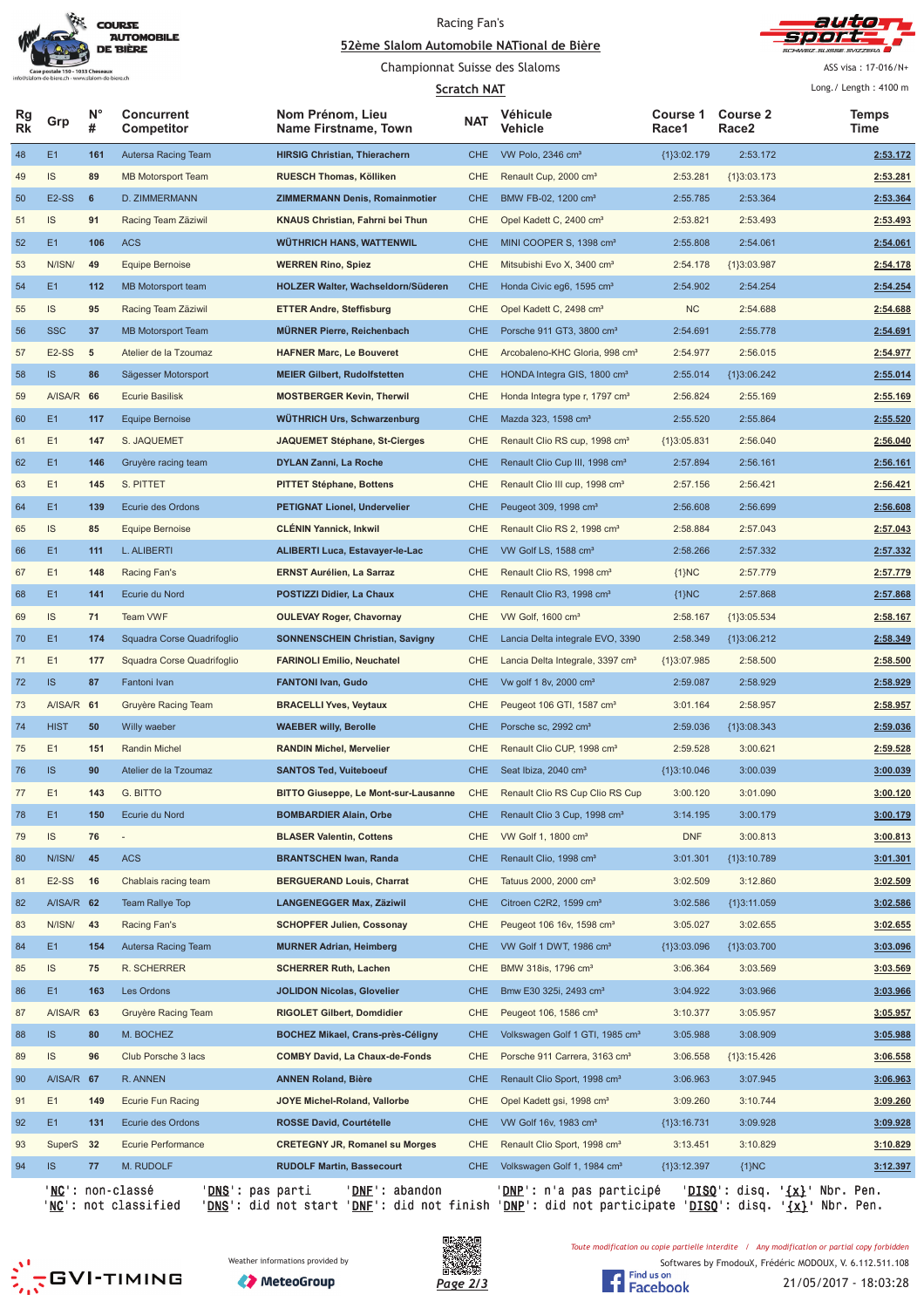|                 |                                                                               |         | <b>COURSE</b><br><b>AUTOMOBILE</b><br>DE BIÈRE | 52ème Slalom Automobile NATional de Bière | Racing Fan's       |                                             |                   |                               |                     |                                                                                                                                                                                                                                      |  |
|-----------------|-------------------------------------------------------------------------------|---------|------------------------------------------------|-------------------------------------------|--------------------|---------------------------------------------|-------------------|-------------------------------|---------------------|--------------------------------------------------------------------------------------------------------------------------------------------------------------------------------------------------------------------------------------|--|
|                 | oostale 150 - 1033 Cheseaux<br>do@slalom-de-biere.ch - www.slalom-de-biere.ch |         |                                                | Championnat Suisse des Slaloms            |                    |                                             |                   |                               | ASS visa: 17-016/N+ |                                                                                                                                                                                                                                      |  |
|                 |                                                                               |         |                                                |                                           | <b>Scratch NAT</b> |                                             |                   |                               |                     | Long./ Length: 4100 m                                                                                                                                                                                                                |  |
| Rg<br><b>Rk</b> | Grp                                                                           | N°<br># | <b>Concurrent</b><br>Competitor                | Nom Prénom, Lieu<br>Name Firstname, Town  | <b>NAT</b>         | Véhicule<br>Vehicle                         | Course 1<br>Race1 | Course 2<br>Race <sub>2</sub> |                     | <b>Temps</b><br>Time                                                                                                                                                                                                                 |  |
| 95              | IS.                                                                           | 70      | K. JEANNERET                                   | <b>JEANNERET Kilian, Semsales</b>         | <b>CHE</b>         | VW POLO, 1300 cm <sup>3</sup>               | 3:16.590          | 3:13.948                      |                     | 3:13.948                                                                                                                                                                                                                             |  |
| 96              | N/ISN/                                                                        | 41      | <b>Equipe Bernoise</b>                         | <b>WALTHER Thomas, Kräiligen</b>          | <b>CHE</b>         | Citroën Saxo, 1587 cm <sup>3</sup>          | 3:16.770          | 3:14.121                      |                     | 3:14.121                                                                                                                                                                                                                             |  |
| 97              | E1                                                                            | 137     | Racing Fan                                     | <b>BENDER Danny, Fully</b>                | <b>CHE</b>         | Opel Kadett GSi 16v, 1997 cm <sup>3</sup>   | 3:16.609          | 3:14.523                      |                     | 3:14.523                                                                                                                                                                                                                             |  |
| 98              | SuperS 31                                                                     |         | <b>RCU</b>                                     | <b>KUHN Oski, Zürich</b>                  | <b>CHE</b>         | Honda Integra R, 1797 cm <sup>3</sup>       | ${13:31.906}$     | 3:18,000                      |                     | 3:18.000                                                                                                                                                                                                                             |  |
| 99              | A/ISA/R 64                                                                    |         | MB Motorsport-Team                             | <b>SPRING Andreas, Mamishaus</b>          | CHE.               | BMW 318 IS - 4 E36, 1795 cm <sup>3</sup>    | 3:20.026          | 3:20.511                      |                     | 3:20.026                                                                                                                                                                                                                             |  |
| 100             | SuperS 35                                                                     |         | <b>ACS</b>                                     | <b>HUNGERBUEHLER Thomas, Winterthur</b>   | <b>CHE</b>         | Opel Astra Coupé Turbo, 3397 cm             | 3:22.025          | 3:20.376                      |                     | 3:20.376                                                                                                                                                                                                                             |  |
| 101             | N/ISN/                                                                        | 46      | Écurie Fun Racing                              | <b>AUBORT Patrick, Denezy</b>             | <b>CHE</b>         | Renault Clio, 1998 cm <sup>3</sup>          | <b>NC</b>         | ${1}3:25.951$                 |                     | 3:25.951                                                                                                                                                                                                                             |  |
| 102             | N/ISN/                                                                        | 42      | <b>Ecurie Racing Fan's</b>                     | MINGARD Raphael, Müntschemier             | <b>CHE</b>         | Citroen Saxo 1.6 16v, 1587 cm <sup>3</sup>  | 3:36.096          | ${2}3:56.912$                 |                     | 3:36.096                                                                                                                                                                                                                             |  |
|                 | N/ISN/                                                                        | 44      | <b>B. MINGARD</b>                              | <b>MINGARD Brian, Ballaigues</b>          | <b>CHE</b>         | Citroen Saxo, 1600 cm <sup>3</sup>          | <b>DNP</b>        | <b>DNP</b>                    |                     | <u>state</u>                                                                                                                                                                                                                         |  |
|                 | IS.                                                                           | 74      | Equipe bernoise                                | <b>JUNGI Rolf, Alchenstorf</b>            | <b>CHE</b>         | Citroen Saxo jm, 1600 cm <sup>3</sup>       | <b>DISQ</b>       | <b>DISQ</b>                   |                     |                                                                                                                                                                                                                                      |  |
|                 | <b>IS</b>                                                                     | 79      | <b>Bochez Alexandre</b>                        | <b>BOCHEZ Alexandre, Crans</b>            | <b>CHE</b>         | Volkswagen Golf 1 GTI, 1985 cm <sup>3</sup> | <b>DISQ</b>       | <b>DISQ</b>                   |                     |                                                                                                                                                                                                                                      |  |
|                 | IS                                                                            | 93      | Autersa Racing-Team                            | <b>AESCHLIMANN Daniel, Seftigen</b>       | <b>CHE</b>         | Opel Kadett - C, 2486 cm <sup>3</sup>       | ${1}NC$           | ${1}NC$                       |                     | <u>Seven</u>                                                                                                                                                                                                                         |  |
|                 | E1                                                                            | 113     | <b>MB Motorsport Team</b>                      | <b>GFELLER Heinz, Noflen</b>              | <b>CHE</b>         | Ford Fiesta ST, 1595 cm <sup>3</sup>        | <b>DISQ</b>       | <b>DISQ</b>                   |                     |                                                                                                                                                                                                                                      |  |
|                 | E1                                                                            | 115     | <b>MB Motorsport Team</b>                      | WERTHMÜLLER Joel, Heimberg                | CHE                | Peugeot 106, 1598 cm <sup>3</sup>           | <b>DISQ</b>       | <b>DISQ</b>                   |                     |                                                                                                                                                                                                                                      |  |
|                 | E1                                                                            | 119     | <b>Ecurie Sporting</b>                         | <b>FRIOUD David, Rossens</b>              | <b>CHE</b>         | Peugeot 106 s16, 1598 cm <sup>3</sup>       | <b>DISQ</b>       | <b>DISQ</b>                   |                     | <u> - 100 - 100 - 100 - 100 - 100 - 100 - 100 - 100 - 100 - 100 - 100 - 100 - 100 - 100 - 100 - 100 - 100 - 100 </u>                                                                                                                 |  |
|                 | E1                                                                            | 144     | <b>MB Motorsport</b>                           | <b>LAUBER Marcel, Kirchenthurnen</b>      | <b>CHE</b>         | VW Golf 1 16V, 1998 cm <sup>3</sup>         | <b>DISQ</b>       | <b>DISQ</b>                   |                     | <u>Seven</u>                                                                                                                                                                                                                         |  |
|                 | E1                                                                            | 160     | Ecurie du Nord                                 | D'ONOFRIO Dario, Yvonand                  | <b>CHE</b>         | Fiat Punto GT, 2332 cm <sup>3</sup>         | <b>DISQ</b>       | <b>DISQ</b>                   |                     |                                                                                                                                                                                                                                      |  |
|                 | E1                                                                            | 164     | C. DA COSTA                                    | DA COSTA Celestino, Lausanne              | <b>CHE</b>         | BMW E36 Compact, 2494 cm <sup>3</sup>       | <b>DISQ</b>       | <b>DISQ</b>                   |                     |                                                                                                                                                                                                                                      |  |
|                 | E1                                                                            | 181     | A. MURCIA                                      | <b>MURCIA Arnaud, Veyrier</b>             | <b>CHE</b>         | Mitsubishi Lancer evolution VII, 39         | <b>DISQ</b>       | <b>DISQ</b>                   |                     | <u> 1999 - 1999 - 1999 - 1999 - 1999 - 1999 - 1999 - 1999 - 1999 - 1999 - 1999 - 1999 - 1999 - 1999 - 1999 - 1999 - 1999 - 1999 - 1999 - 1999 - 1999 - 1999 - 1999 - 1999 - 1999 - 1999 - 1999 - 1999 - 1999 - 1999 - 1999 - 199</u> |  |
|                 |                                                                               |         | 'NC': non-classé<br>'DNS': pas parti           | ' <b>DNF</b> ': abandon                   |                    | ' <b>DNP':</b> n'a pas participé            | DISO':            | disq.                         | $\{x\}$ Nbr. Pen.   |                                                                                                                                                                                                                                      |  |

'<u>NC</u>': not classified '<u>DNS</u>': did not start '<u>DNF</u>': did not finish '<u>DNP</u>': did not participate '<u>DISQ</u>': disq. '<u>{x}</u>' Nbr. Pen.

DC: S. Chabloz:

**Jury: S. Betticher:** 

 **!!"##\$%**





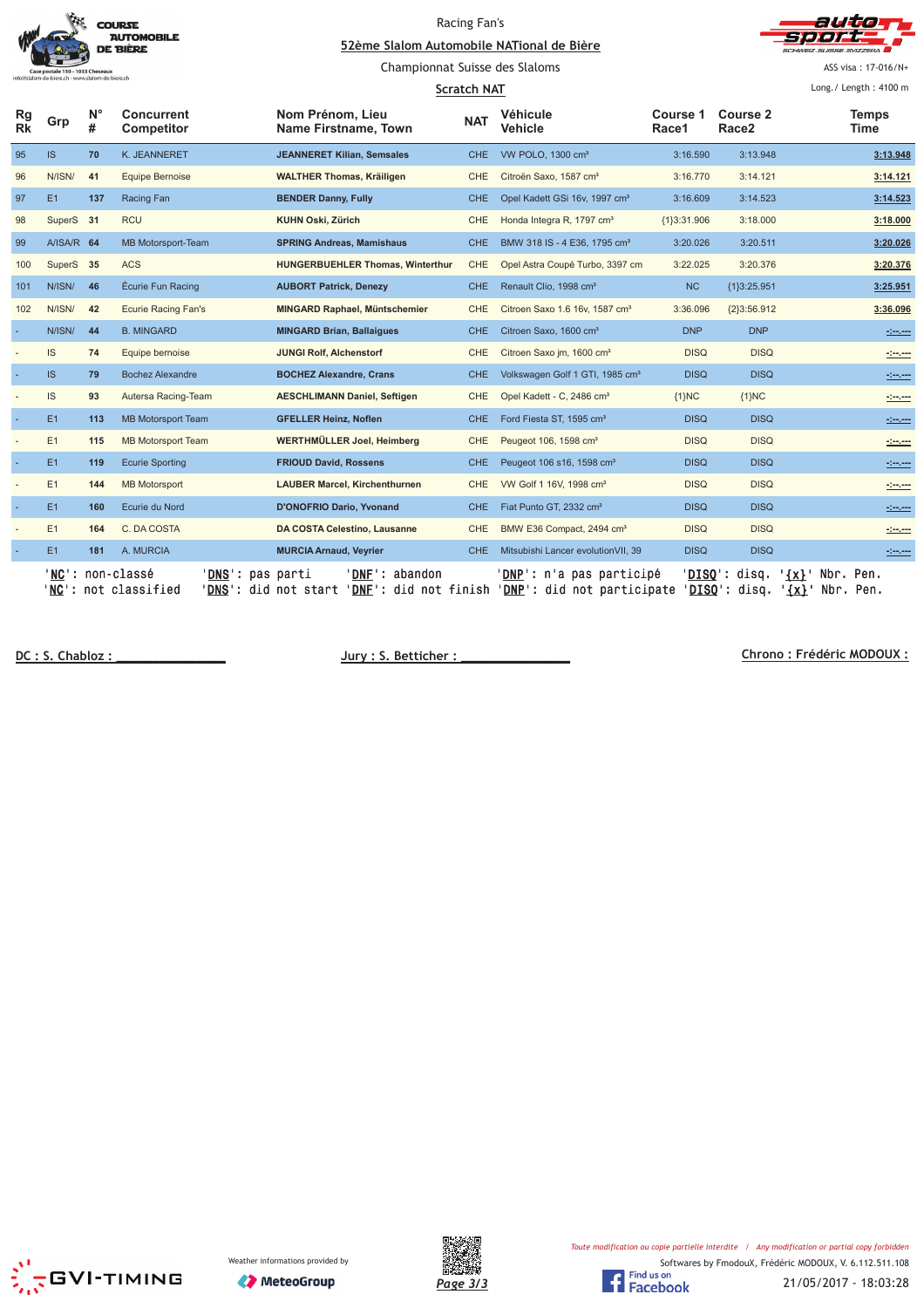|                |                  | <b>COURSE</b><br><b>AUTOMOBILE</b><br>DE BIÈRE | Racing Fan's<br>52ème Slalom Automobile NATional de Bière            |                   | auta<br><b>USSE SVIZZERA</b>                 |                      |                      |                                                 |
|----------------|------------------|------------------------------------------------|----------------------------------------------------------------------|-------------------|----------------------------------------------|----------------------|----------------------|-------------------------------------------------|
|                |                  | Case postale 150 - 1033 Cheseaux               |                                                                      |                   | Championnat Suisse des Slaloms               |                      |                      | ASS visa: 17-016/N+                             |
|                |                  | - www.slalom-de-biere.ch                       |                                                                      | <b>Essais NAT</b> |                                              |                      |                      | Long./ Length: 4100 m                           |
| Rg<br>Rk       | $N^{\circ}$<br># | <b>Concurrent</b><br>Competitor                | Nom Prénom, Lieu<br>Name Firstame, Town                              | <b>NAT</b>        | Véhicule<br>Vehicle                          | Essai 1<br>Training1 | Essai 2<br>Training2 | <b>Temps</b><br>Time                            |
|                |                  |                                                | Catégorie / Category : SuperSérie 0 -> 2000 cm <sup>3</sup>          |                   |                                              |                      |                      |                                                 |
|                | 32               | <b>Ecurie Performance</b>                      | JR CRETEGNY, Romanel su Morges                                       | <b>CHE</b>        | Renault Clio Sport, 1998 cm <sup>3</sup>     | 3:13.946             | 3:11.724             | 3:11.724                                        |
| $\overline{2}$ | 31               | <b>RCU</b>                                     | Oski KUHN, Zürich                                                    | <b>CHE</b>        | Honda Integra R, 1797 cm <sup>3</sup>        | 3:18.444             | 3:18.966             | 3:18.444                                        |
|                |                  |                                                | Catégorie / Category : SuperSérie + 2000 cm <sup>3</sup>             |                   |                                              |                      |                      |                                                 |
| 1              | 35               | <b>ACS</b>                                     | Thomas HUNGERBUEHLER, Winterthur                                     | CHE.              | Opel Astra Coupé Turbo, 3397 cm <sup>3</sup> | 3:26.085             | 3:22.287             | 3:22.287                                        |
|                |                  |                                                | Catégorie / Category : SuperSérie Compétition + 3500 cm <sup>3</sup> |                   |                                              |                      |                      |                                                 |
|                | 37               | <b>MB Motorsport Team</b>                      | Pierre MÜRNER, Reichenbach                                           |                   | CHE Porsche 911 GT3, 3800 cm <sup>3</sup>    | 2:55.551             | 2:55.163             | 2:55.163                                        |
|                |                  | Catégorie / Category :                         | $N/ISN/R1$ 0 -> 1600 cm <sup>3</sup>                                 |                   |                                              |                      |                      |                                                 |
|                | 43               | Racing Fan's                                   | Julien SCHOPFER, Cossonay                                            | <b>CHE</b>        | Peugeot 106 16v, 1598 cm <sup>3</sup>        | <b>DNS</b>           | 3:06.376             | 3:06.376                                        |
| $\overline{2}$ | 41               | <b>Equipe Bernoise</b>                         | Thomas WALTHER, Kräiligen                                            | CHE               | Citroën Saxo, 1587 cm <sup>3</sup>           | 3:20.456             | 3:18.717             | 3:18.717                                        |
| 3              | 44               | <b>B. MINGARD</b>                              | <b>Brian MINGARD, Ballaigues</b>                                     | <b>CHE</b>        | Citroen Saxo, 1600 cm <sup>3</sup>           | 3:33.952             | <b>DNF</b>           | 3:33.952                                        |
| $\overline{4}$ | 42               | <b>Ecurie Racing Fan's</b>                     | Raphael MINGARD, Müntschemier                                        | CHE               | Citroen Saxo 1.6 16v, 1587 cm <sup>3</sup>   | 3:43.122             | 3:38.169             | 3:38.169                                        |
|                |                  | Catégorie / Category :                         | N/ISN/R1<br>1601 -> 2000 cm <sup>3</sup>                             |                   |                                              |                      |                      |                                                 |
|                | 45               | <b>ACS</b>                                     | Iwan BRANTSCHEN, Randa                                               | <b>CHE</b>        | Renault Clio, 1998 cm <sup>3</sup>           | 3:01.516             | 3:57.202             | 3:01.516                                        |
| $\overline{2}$ | 46               | Écurie Fun Racing                              | <b>Patrick AUBORT, Denezy</b>                                        | <b>CHE</b>        | Renault Clio, 1998 cm <sup>3</sup>           | 3:20.548             | 3:18.943             | 3:18.943                                        |
|                |                  | Catégorie / Category : N/ISN/R1                | $+2000$ cm <sup>3</sup>                                              |                   |                                              |                      |                      |                                                 |
| $\mathbf{1}$   | 47               | Ecurie des Ordons                              | <b>Anthony PICARD, Sonvilier</b>                                     | <b>CHE</b>        | Mitsubishi Lancer EVO X, 3395 cm             | 2:58.577             | 2:48.936             | 2:48.936                                        |
| $\overline{2}$ | 48               | <b>Equipe Bernoise</b>                         | Beat BETTSCHEN, Reichenbach                                          | <b>CHE</b>        | Mitsubishi EVO X, 3397 cm <sup>3</sup>       | 2:57.749             | 2:52.774             | 2:52.774                                        |
| $\overline{3}$ | 49               | <b>Equipe Bernoise</b>                         | <b>Rino WERREN, Spiez</b>                                            | CHE.              | Mitsubishi Evo X, 3400 cm <sup>3</sup>       | 2:54.410             | 2:59.103             | 2:54.410                                        |
|                |                  |                                                | Catégorie / Category : Historic 0 -> 5000 cm <sup>3</sup>            |                   |                                              |                      |                      |                                                 |
| $\mathbf 1$    | 52               | Pfefferlé Alain                                | Alain PFEFFERLÉ, Anzère                                              | <b>CHE</b>        | Porsche 935 Turbo, 4192 cm <sup>3</sup>      | 2:53.499             | 2:50.990             | 2:50.990                                        |
| $\overline{c}$ | 51               | <b>SHRT</b>                                    | Nicolas BUEHRER, Bienne                                              | <b>CHE</b>        | BMW M1Groupe4, 3489 cm <sup>3</sup>          | 2:53.336             | 2:53.119             | 2:53.119                                        |
| $\mathbf{3}$   | 50               | Willy waeber                                   | Willy WAEBER, Berolle                                                | CHE.              | Porsche sc, 2992 cm <sup>3</sup>             | 3:02.808             | 3:00.855             | 3:00.855                                        |
|                |                  |                                                | Catégorie / Category : A/ISA/R2/R3 0 -> 1600 cm <sup>3</sup>         |                   |                                              |                      |                      |                                                 |
| 1              | 61               | Gruyère Racing Team                            | Yves BRACELLI, Veytaux                                               | <b>CHE</b>        | Peugeot 106 GTI, 1587 cm <sup>3</sup>        | 3:06.906             | 3:04.074             | 3:04.074                                        |
| $\overline{2}$ | 62               | Team Rallye Top                                | Max LANGENEGGER, Zäziwil                                             | <b>CHE</b>        | Citroen C2R2, 1599 cm <sup>3</sup>           | 3:11.334             | 3:05.057             | 3:05.057                                        |
| $\sqrt{3}$     | 63               | Gruyère Racing Team                            | Gilbert RIGOLET, Domdidier                                           | CHE               | Peugeot 106, 1586 cm <sup>3</sup>            | 3:13.467             | 3:14.201             | 3:13.467                                        |
|                |                  |                                                | Catégorie / Category : A/ISA/R2/R3 + 1600 cm <sup>3</sup>            |                   |                                              |                      |                      |                                                 |
| $\mathbf 1$    | 66               | <b>Ecurie Basilisk</b>                         | Kevin MOSTBERGER, Therwil                                            | <b>CHE</b>        | Honda Integra type r, 1797 cm <sup>3</sup>   | 3:01.604             | 2:58.111             | 2:58.111                                        |
| $\overline{c}$ | 67               | R. ANNEN                                       | <b>Roland ANNEN, Bière</b>                                           | CHE               | Renault Clio Sport, 1998 cm <sup>3</sup>     | 3:09.843             | 3:06.489             | 3:06.489                                        |
| $\mathbf{3}$   | 64               | MB Motorsport-Team                             | Andreas SPRING, Mamishaus                                            | CHE               | BMW 318 IS - 4 E36, 1795 cm <sup>3</sup>     | 3:27.892             | 3:25.409             | 3:25.409                                        |
|                |                  | ' <u>NC</u> ': non-classé                      | ' <u>DNS</u> ': pas parti<br>' <b>DNF</b> ': abandon                 |                   | ' <u>DNP</u> ': n'a pas participé            |                      |                      | ' <u>DISQ</u> ': disq. ' <u>{x}</u> ' Nbr. Pen. |





'<u>NC</u>': not classified '<u>DNS</u>': did not start '<u>DNF</u>': did not finish '<u>DNP</u>': did not participate '<u>DISQ</u>': disq. '<u>{x}</u>' Nbr. Pen.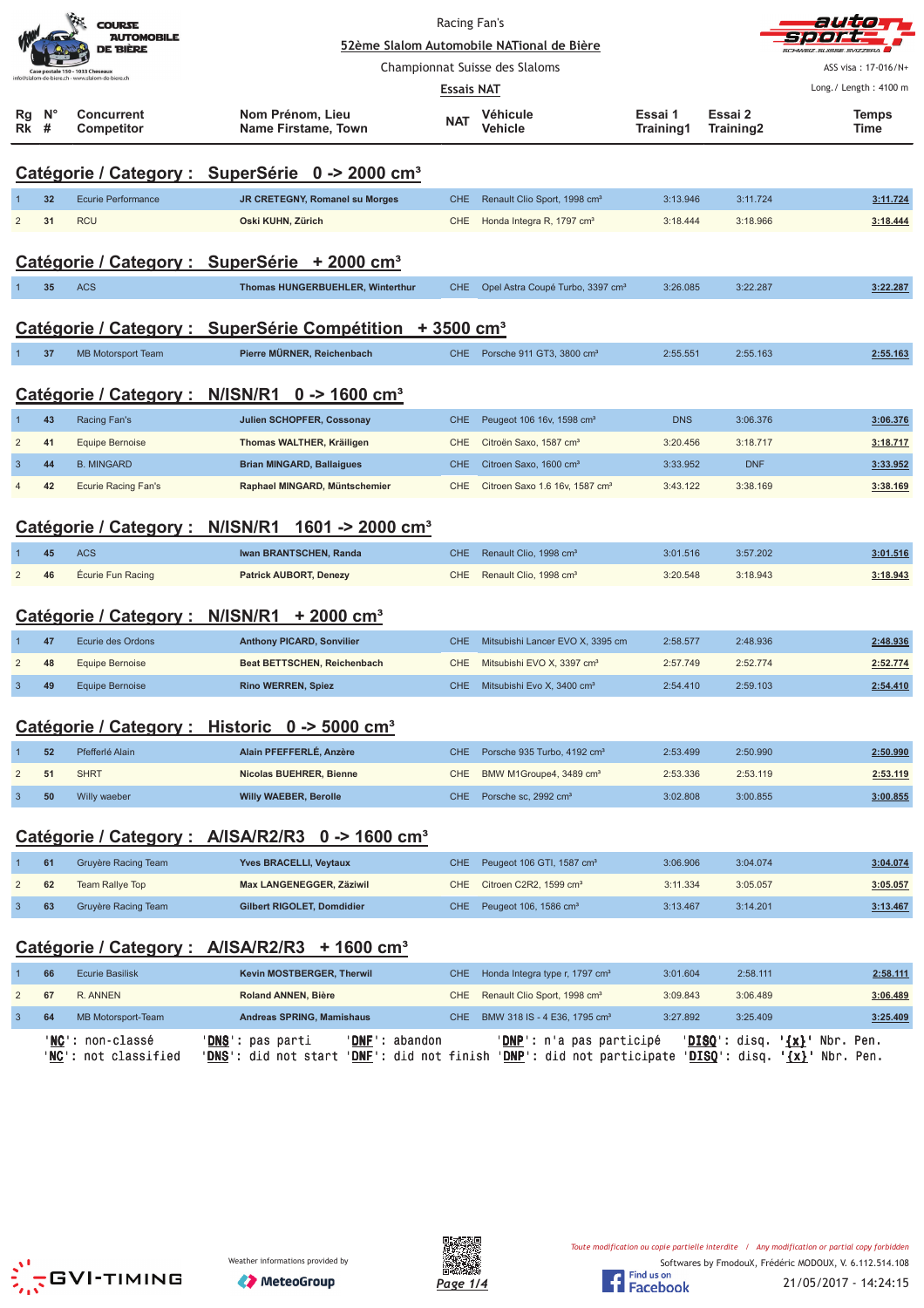|                   |                                                  | <b>COURSE</b><br><b>AUTOMOBILE</b><br><b>DE BIÈRE</b> |                                         | Racing Fan's<br>52ème Slalom Automobile NATional de Bière |                                |                      | auto T<br><b>Sport_</b><br>SCHWEIZ SUISSE SVIZZEDA |                       |  |
|-------------------|--------------------------------------------------|-------------------------------------------------------|-----------------------------------------|-----------------------------------------------------------|--------------------------------|----------------------|----------------------------------------------------|-----------------------|--|
|                   |                                                  | Case postale 150 - 1033 Cheseaux                      |                                         |                                                           | Championnat Suisse des Slaloms | ASS visa: 17-016/N+  |                                                    |                       |  |
|                   | info@slalom-de-biere.ch - www.slalom-de-biere.ch |                                                       |                                         | <b>Essais NAT</b>                                         |                                |                      |                                                    | Long./ Length: 4100 m |  |
| Rg<br><b>Rk</b> # | $N^{\circ}$                                      | Concurrent<br>Competitor                              | Nom Prénom, Lieu<br>Name Firstame, Town | <b>NAT</b>                                                | Véhicule<br><b>Vehicle</b>     | Essai 1<br>Training1 | Essai 2<br>Training2                               | <b>Temps</b><br>Time  |  |

## **Catégorie / Category : InterSwiss 0 -> 1600 cm³**

|              | 73 | Autersa Racing Team | <b>Stephan BURRI, Milken</b>   | CHE | VW Polo, 1600 cm <sup>3</sup>             | 2:49.456   | 2:45.421   | 2:45.421 |
|--------------|----|---------------------|--------------------------------|-----|-------------------------------------------|------------|------------|----------|
| 2            | 72 | Equipe Bernoise     | Andreas LANZ. Maur             | CHE | Toyota Corolla AE86, 1600 cm <sup>3</sup> | 2:46.317   | 2:46.739   | 2:46.317 |
| $\mathbf{3}$ | 71 | Team VWF            | Roger OULEVAY, Chavornay       | CHE | VW Golf, $1600 \text{ cm}^3$              | 3:01.601   | 2:59.457   | 2:59.457 |
| 4            | 70 | K. JEANNERET        | Kilian JEANNERET, Semsales     | CHE | VW POLO, $1300 \text{ cm}^3$              | 3:21.447   | 3:13.880   | 3:13.880 |
|              | 74 | Equipe bernoise     | <b>Rolf JUNGI, Alchenstorf</b> | CHE | Citroen Saxo jm, 1600 cm <sup>3</sup>     | <b>DNF</b> | <b>DNS</b> |          |

# **Catégorie / Category : InterSwiss 1601 -> 2000 cm³**

|                | 83 | <b>RCU</b>                 | Jürg OCHSNER, Oberhallau                  | CHE        | Opel Kadett, 1998 cm <sup>3</sup>           | 2:47.403   | 2:45.445   | 2:45.445 |
|----------------|----|----------------------------|-------------------------------------------|------------|---------------------------------------------|------------|------------|----------|
| $\overline{2}$ | 81 | Squadra Sport and Prestige | Michaël BERING, Le Locle                  | <b>CHE</b> | Honda Civic, 1998 cm <sup>3</sup>           | 2:50.686   | 2:48.999   | 2:48.999 |
| $\mathbf{3}$   | 89 | <b>MB Motorsport Team</b>  | Thomas RUESCH, Kölliken                   | <b>CHE</b> | Renault Cup, 2000 cm <sup>3</sup>           | 2:53.793   | 2:51.730   | 2:51.730 |
| $\overline{4}$ | 88 | Ecurie des Ordons          | Arnaud DONZÉ, Porrentruy                  | <b>CHE</b> | Vw Golf, 2000 cm <sup>3</sup>               | 2:51.863   | <b>DNF</b> | 2:51.863 |
| 5              | 82 | Racing Club Airbag         | <b>Thierry EGGERTSWYLER, St.Silvester</b> | CHE        | Peugeot 405, 1998 cm <sup>3</sup>           | 2:58.812   | 2:54.231   | 2:54.231 |
| 6              | 84 | W.M. Racing Car            | Philip NIEDERBERGER, Küssnacht am Rigi    | <b>CHE</b> | Opel Kadett C City, 1998 cm <sup>3</sup>    | 2:57.636   | 2:54.510   | 2:54.510 |
| $\overline{7}$ | 86 | Sägesser Motorsport        | Gilbert MEIER, Rudolfstetten              | CHE.       | HONDA Integra GIS, 1800 cm <sup>3</sup>     | 2:57.448   | 2:56.567   | 2:56.567 |
| 8              | 85 | Equipe Bernoise            | Yannick CLÉNIN, Inkwil                    | <b>CHE</b> | Renault Clio RS 2, 1998 cm <sup>3</sup>     | 3:05.366   | 2:58.188   | 2:58.188 |
| 9              | 87 | Fantoni Ivan               | Ivan FANTONI, Gudo                        | CHE        | Vw golf 1 8v, 2000 cm <sup>3</sup>          | 3:02.523   | 2:59.024   | 2:59.024 |
| 10             | 77 | M. RUDOLF                  | <b>Martin RUDOLF, Bassecourt</b>          | <b>CHE</b> | Volkswagen Golf 1, 1984 cm <sup>3</sup>     | 3:10.703   | 3:04.537   | 3:04.537 |
| 11             | 75 | <b>R. SCHERRER</b>         | <b>Ruth SCHERRER, Lachen</b>              | CHE.       | BMW 318is, 1796 cm <sup>3</sup>             | 3:14.567   | 3:04.671   | 3:04.671 |
| 12             | 76 | $\overline{a}$             | <b>Valentin BLASER, Cottens</b>           | CHE        | VW Golf 1, 1800 cm <sup>3</sup>             | <b>DNF</b> | 3:05.683   | 3:05.683 |
| 13             | 79 | <b>Bochez Alexandre</b>    | <b>Alexandre BOCHEZ, Crans</b>            | CHE.       | Volkswagen Golf 1 GTI, 1985 cm <sup>3</sup> | <b>DNF</b> | 3:05.768   | 3:05.768 |
| 14             | 80 | M. BOCHEZ                  | Mikael BOCHEZ, Crans-près-Céligny         | <b>CHE</b> | Volkswagen Golf 1 GTI, 1985 cm <sup>3</sup> | 3:14.106   | 3:11.898   | 3:11.898 |

#### **Catégorie / Category : InterSwiss 2001 -> 2500 cm³**

|                | 93 | Autersa Racing-Team   | Daniel AESCHLIMANN, Seftigen       | CHE  | Opel Kadett - C, 2486 cm <sup>3</sup> | 2:50.162 | 2:50.465 | 2:50.162 |
|----------------|----|-----------------------|------------------------------------|------|---------------------------------------|----------|----------|----------|
| 2              | 94 | <b>ACFL</b>           | Harry EBERLE, Buchs (SG)           | CHE  | Opel Kadett-C, 2486 cm <sup>3</sup>   | 2:55.871 | 2:52.008 | 2:52.008 |
| 3              | 92 | C. MARTINIS           | <b>Christophe MARTINIS, Sergey</b> | CHE. | Opel Ascona B, 2434 cm <sup>3</sup>   | 2:52.009 | 2:54.455 | 2:52.009 |
| $\overline{4}$ | 91 | Racing Team Zäziwil   | Christian KNAUS, Fahrni bei Thun   | CHE  | Opel Kadett C, 2400 cm <sup>3</sup>   | 2:55.306 | 2:54.340 | 2:54.340 |
| $\sqrt{5}$     | 95 | Racing Team Zäziwil   | Andre ETTER, Steffisburg           | CHE. | Opel Kadett C, 2498 cm <sup>3</sup>   | 2:59.007 | 2:55.376 | 2:55.376 |
| 6              | 90 | Atelier de la Tzoumaz | <b>Ted SANTOS, Vuiteboeuf</b>      | CHE. | Seat Ibiza, 2040 cm <sup>3</sup>      | 3:01.099 | 2:58.332 | 2:58.332 |

#### **Catégorie / Category : InterSwiss + 2500 cm³**

| 98  | All -In- Racing team      | Frédéric NEFF. Moutier<br><b>Suisse</b> | CHE Porsche 996 Cup, 3998 cm <sup>3</sup>     | 2:45.544 | 2:43.305 | 2:43.305 |
|-----|---------------------------|-----------------------------------------|-----------------------------------------------|----------|----------|----------|
| 100 | Club Porsche 3 lacs       | Alexandre COMBY, La Chaux-de-Fonds      | CHE Porsche 934/5, 4774 cm <sup>3</sup>       | 2:52.695 | 2:50.567 | 2:50.567 |
|     | <b>Stadler Motorsport</b> | Paul BÜETIGER, Lohn-Ammannsegg          | CHE Porsche GT3 Cup, 3600 cm <sup>3</sup>     | 2:54.412 | 2:50.654 | 2:50.654 |
| 96  | Club Porsche 3 lacs       | David COMBY, La Chaux-de-Fonds          | CHE Porsche 911 Carrera, 3163 cm <sup>3</sup> | 3:08.297 | 3:08.305 | 3:08.297 |

# **Catégorie / Category : E1 0 -> 1400 cm³**

|  | 105 Equipe Bernoise | <b>Marc BUCHSER, Reitnau</b> | CHE Volkswagen Polo, 1390 cm <sup>3</sup> | 2:50.276 | 2:49.770 | 2:49.770 |
|--|---------------------|------------------------------|-------------------------------------------|----------|----------|----------|
|  | <b>106</b> ACS      | HANS WÜTHRICH, WATTENWIL     | CHE MINI COOPER S. 1398 cm <sup>3</sup>   | 3:03.048 | 2:58.548 | 2:58.548 |

# **Catégorie / Category : E1 1401 -> 1600 cm³**

| 114 | MB Motorsport Team                                       | Martin BÜRKI, Uetendorf                                                                            |                | CHE VW Polo MB, 1598 cm <sup>3</sup>  |                          | 2:36.880 | 2:37.987                |                                   | 2:36.880    |
|-----|----------------------------------------------------------|----------------------------------------------------------------------------------------------------|----------------|---------------------------------------|--------------------------|----------|-------------------------|-----------------------------------|-------------|
| 110 | P. BÉGUIN                                                | Philippe BÉGUIN, Prilly                                                                            |                | CHE Peugeot 205, 1587 cm <sup>3</sup> |                          | 2:55.025 | 2:54.898                |                                   | 2:54.898    |
| 117 | Equipe Bernoise                                          | Urs WÜTHRICH, Schwarzenburg                                                                        |                | CHE Mazda 323, 1598 cm <sup>3</sup>   |                          | 3:08.961 | 2:57.656                |                                   | 2:57.656    |
|     | ' <b>NC':</b> non-classé<br>' <b>NC':</b> not classified | ' <b>DNS</b> ': pas parti<br>'DNS': did not start 'DNF': did not finish 'DNP': did not participate | 'DNF': abandon |                                       | 'DNP': n'a pas participé |          | $'DISO': disq. '{}x}.'$ | $'DISO': disq. ' {x}': Nbr. Pen.$ | ' Nbr. Pen. |





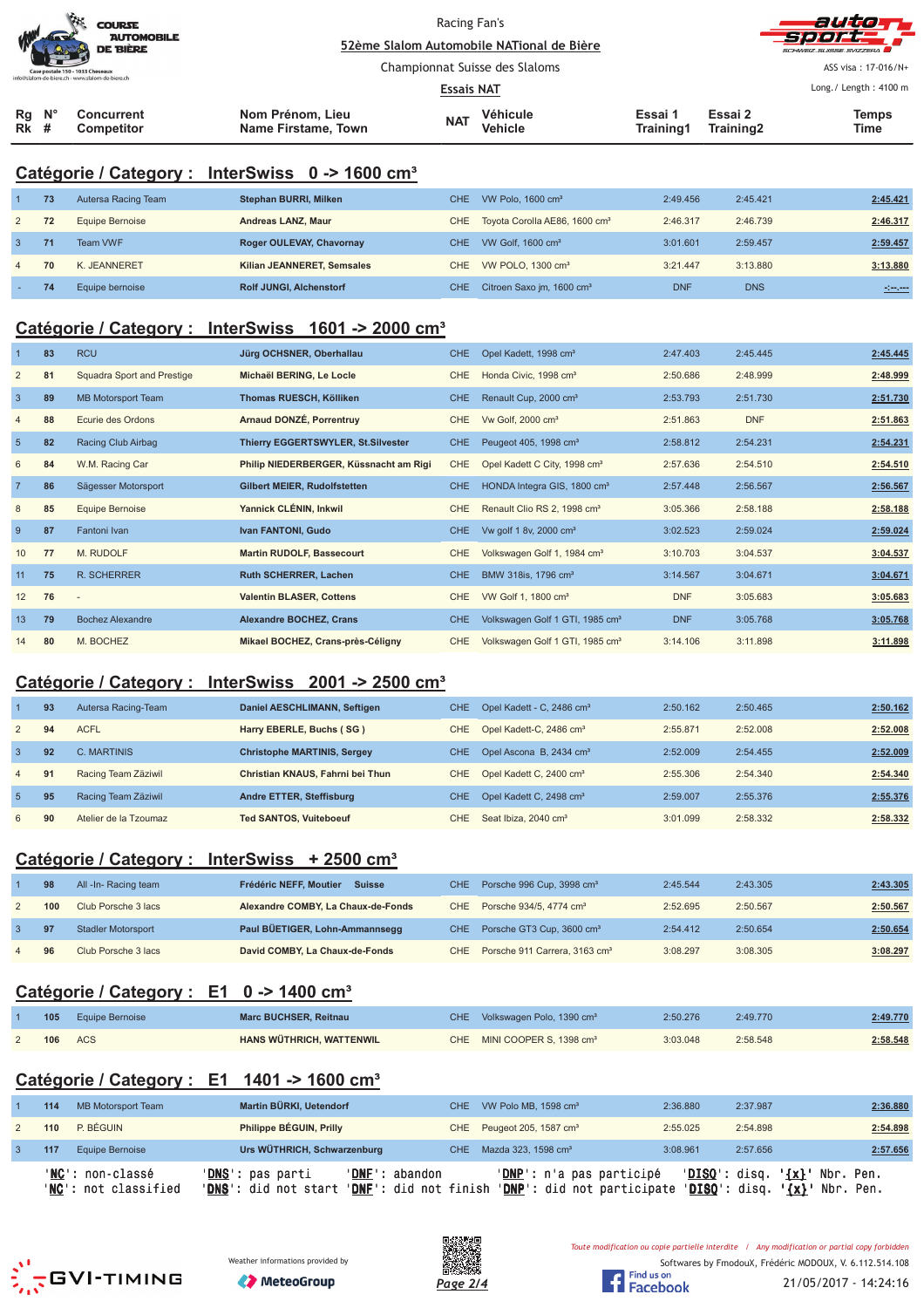|                                                  | <b>COURSE</b><br><b>AUTOMOBILE</b><br><b>DE BIÈRE</b> |
|--------------------------------------------------|-------------------------------------------------------|
| Case postale 150 - 1033 Cheseaux                 |                                                       |
| info@slalom-de-biere.ch - www.slalom-de-biere.ch |                                                       |

#### Racing Fan's 52ème Slalom Automobile NATional de Bière



Championnat Suisse des Slaloms

ASS visa : 17-016/N+

| <b>Essais NAT</b> |                         |                                 |                                         |            |                                       |                      |                      | Long./ Length: 4100 m |
|-------------------|-------------------------|---------------------------------|-----------------------------------------|------------|---------------------------------------|----------------------|----------------------|-----------------------|
| Rg<br><b>Rk</b>   | $\mathsf{N}^\circ$<br># | <b>Concurrent</b><br>Competitor | Nom Prénom, Lieu<br>Name Firstame, Town | <b>NAT</b> | Véhicule<br>Vehicle                   | Essai 1<br>Training1 | Essai 2<br>Training2 | Temps<br>Time         |
| $\overline{4}$    | 112                     | MB Motorsport team              | Walter HOLZER, Wachseldorn/Süderen      | CHE.       | Honda Civic eg6, 1595 cm <sup>3</sup> | 3:03.678             | 2:58.527             | 2:58.527              |
| $\sqrt{5}$        | 111                     | <b>L. ALIBERTI</b>              | Luca ALIBERTI, Estavayer-le-Lac         | CHE.       | VW Golf LS, 1588 cm <sup>3</sup>      | 3:01.200             | 3:00.270             | 3:00.270              |
| 6                 | 113                     | <b>MB Motorsport Team</b>       | Heinz GFELLER, Noflen                   | CHE.       | Ford Fiesta ST, 1595 cm <sup>3</sup>  | 3:04.601             | 3:03.065             | 3:03.065              |
|                   | 119                     | Ecurie Sporting                 | David FRIOUD, Rossens                   | CHE.       | Peugeot 106 s16, 1598 cm <sup>3</sup> | <b>DNS</b>           | 3:25.665             | 3:25.665              |
|                   | 115                     | <b>MB Motorsport Team</b>       | Joel WERTHMÜLLER, Heimberg              | CHE.       | Peugeot 106, 1598 cm <sup>3</sup>     | <b>DNF</b>           | <b>DNS</b>           | مسترسين               |

## **Catégorie / Category : E1 1601 -> 2000 cm³**

|                | 134 | Autersa Racing-Team        | <b>Daniel WITTWER, Forst</b>         | <b>CHE</b> | VW Golf 1 DWT, 1986 cm <sup>3</sup>         | 2:39.952 | 2:40.026 | 2:39.952 |
|----------------|-----|----------------------------|--------------------------------------|------------|---------------------------------------------|----------|----------|----------|
| $\overline{2}$ | 152 | <b>RCU</b>                 | Manuel SANTONASTASO, Müllheim        | CHE        | BMW E21 320, 1999 cm <sup>3</sup>           | 2:42.515 | 2:43.186 | 2:42.515 |
| $\overline{3}$ | 140 | <b>ACS</b>                 | <b>Patrick FLAMMER, Glarus</b>       | <b>CHE</b> | Suzuki Swift Evo 2000, 1998 cm <sup>3</sup> | 2:43.180 | 2:43.755 | 2:43.180 |
| $\overline{4}$ | 132 | Squadra Corse Quadrifoglio | Emanuele TOGNACCA, Brione Verzasca   | CHE.       | VW Golf, 1984 cm <sup>3</sup>               | 2:46.774 | 2:44.989 | 2:44.989 |
| $5\phantom{1}$ | 130 | Squadra Corse Quadrifoglio | Christian DARANI, Mairengo           | <b>CHE</b> | Fiat X1/9, 1981 cm <sup>3</sup>             | 2:45.579 | 2:59.662 | 2:45.579 |
| 6              | 136 | <b>MB Motorsport Team</b>  | Ruedi FUHRER, Brienz                 | CHE        | Honda CRX F20, 1997 cm <sup>3</sup>         | 2:48.423 | 2:46.757 | 2:46.757 |
| $\overline{7}$ | 153 | <b>Equipe Bernoise</b>     | <b>Thomas KAMMERMANN, Krauchthal</b> | CHE.       | VW Golf3 KitCar, 1999 cm <sup>3</sup>       | 2:56.855 | 2:52.933 | 2:52.933 |
| 8              | 154 | Autersa Racing Team        | Adrian MURNER, Heimberg              | <b>CHE</b> | VW Golf 1 DWT, 1986 cm <sup>3</sup>         | 3:00.095 | 2:53.242 | 2:53.242 |
| 9              | 147 | S. JAQUEMET                | Stéphane JAQUEMET, St-Cierges        | CHE.       | Renault Clio RS cup, 1998 cm <sup>3</sup>   | 2:57.296 | 2:53.347 | 2:53.347 |
| 10             | 142 | <b>ACS</b>                 | <b>Martin WITTWER, Forst</b>         | <b>CHE</b> | Peugeot 205 GTI, 1998 cm <sup>3</sup>       | 2:56.538 | 2:53.877 | 2:53.877 |
| 11             | 133 | A. RIBEIRO                 | Alexandre RIBEIRO, Orbe              | <b>CHE</b> | Volkswagen Golf 1 16v, 1984 cm <sup>3</sup> | 2:58.010 | 2:53.882 | 2:53.882 |
| 12             | 139 | Ecurie des Ordons          | Lionel PETIGNAT, Undervelier         | CHE        | Peugeot 309, 1998 cm <sup>3</sup>           | 3:03.654 | 2:57.821 | 2:57.821 |
| 13             | 148 | <b>Racing Fan's</b>        | Aurélien ERNST, La Sarraz            | <b>CHE</b> | Renault Clio RS, 1998 cm <sup>3</sup>       | 3:01.474 | 2:59.304 | 2:59.304 |
| 14             | 144 | <b>MB Motorsport</b>       | Marcel LAUBER, Kirchenthurnen        | <b>CHE</b> | VW Golf 1 16V, 1998 cm <sup>3</sup>         | 3:09.380 | 2:59.842 | 2:59.842 |
| 15             | 143 | <b>G. BITTO</b>            | Giuseppe BITTO, Le Mont-sur-Lausanne | <b>CHE</b> | Renault Clio RS Cup Clio RS Cup,            | 3:08.793 | 2:59.991 | 2:59.991 |
| 16             | 141 | Ecurie du Nord             | Didier POSTIZZI, La Chaux            | CHE.       | Renault Clio R3, 1998 cm <sup>3</sup>       | 3:01.356 | 3:00.749 | 3:00.749 |
| 17             | 150 | Ecurie du Nord             | Alain BOMBARDIER, Orbe               | CHE.       | Renault Clio 3 Cup, 1998 cm <sup>3</sup>    | 3:04.675 | 3:00.852 | 3:00.852 |
| 18             | 151 | Randin Michel              | Michel RANDIN, Mervelier             | <b>CHE</b> | Renault Clio CUP, 1998 cm <sup>3</sup>      | 3:01.299 | 3:01.772 | 3:01.299 |
| 19             | 145 | S. PITTET                  | <b>Stéphane PITTET, Bottens</b>      | CHE.       | Renault Clio III cup, 1998 cm <sup>3</sup>  | 3:16.486 | 3:01.538 | 3:01.538 |
| 20             | 146 | Gruyère racing team        | Zanni DYLAN, La Roche                | <b>CHE</b> | Renault Clio Cup III, 1998 cm <sup>3</sup>  | 3:02.937 | 3:05.906 | 3:02.937 |
| 21             | 131 | Ecurie des Ordons          | David ROSSE, Courtételle             | CHE.       | VW Golf 16v, 1983 cm <sup>3</sup>           | 3:08.335 | 3:06.712 | 3:06.712 |
| 22             | 149 | Ecurie Fun Racing          | Michel-Roland JOYE, Vallorbe         | CHE        | Opel Kadett gsi, 1998 cm <sup>3</sup>       | 3:16.017 | 3:09.452 | 3:09.452 |
| 23             | 137 | Racing Fan                 | Danny BENDER, Fully                  | <b>CHE</b> | Opel Kadett GSi 16v, 1997 cm <sup>3</sup>   | 3:19.452 | 3:14.200 | 3:14.200 |

#### **Catégorie / Category : E1 2001 -> 2500 cm³**

|                | 162 | All-In Racing Team  | Etienne BEYELER, La Chaux            | CHE  | Opel Ascona B, 2486 cm <sup>3</sup>   | 2:47.983 | 2:47.337   | 2:47.337 |
|----------------|-----|---------------------|--------------------------------------|------|---------------------------------------|----------|------------|----------|
| 2              | 161 | Autersa Racing Team | <b>Christian HIRSIG. Thierachern</b> | CHE  | VW Polo, $2346 \text{ cm}^3$          | 2:54.059 | 2:52.525   | 2:52.525 |
|                | 160 | Ecurie du Nord      | Dario D'ONOFRIO, Yvonand             | CHE. | Fiat Punto GT, 2332 cm <sup>3</sup>   | 3:04.535 | 3:03.030   | 3:03.030 |
| $\overline{4}$ | 163 | Les Ordons          | Nicolas JOLIDON, Glovelier           | CHE  | Bmw E30 325i, 2493 cm <sup>3</sup>    | 3:11.149 | 3:07.591   | 3:07.591 |
|                | 164 | C. DA COSTA         | <b>Celestino DA COSTA, Lausanne</b>  | CHE  | BMW E36 Compact, 2494 cm <sup>3</sup> | 3:36.157 | <b>DNF</b> | 3:36.157 |

## **Catégorie / Category : E1 2501 -> 3500 cm³**

|                |     | ' <b>NC</b> ': non-classé<br>'NC': not classified | ' <b>DNS</b> ': pas parti<br>'DNS': did not start | 'DNF': abandon<br>' <b>DNF</b> ': did not finish | ' <b>DNP</b> ': n'a pas participé<br>'DNP': did not participate |          | $'DISO':$ disq.<br>$\{x\}$<br>$'DISO':$ disq.<br>$\lceil x \rceil$ | Nbr. Pen.<br>Nbr. Pen. |
|----------------|-----|---------------------------------------------------|---------------------------------------------------|--------------------------------------------------|-----------------------------------------------------------------|----------|--------------------------------------------------------------------|------------------------|
| -5             | 175 | Squadra Corse Quadrifoglio                        | Fabio CRISTONI, Péry                              | CHE.                                             | Lancia Delta HF Integrale, 3392 c                               | 2:57.542 | 2:55.560                                                           | 2:55.560               |
| $\overline{4}$ | 179 | Ecurie du Nord                                    | <b>Cedric MILLIQUET, Pully</b>                    | CHE.                                             | Mitsubishi EVO VI. 3400 cm <sup>3</sup>                         | 2:57.336 | 2:53.648                                                           | 2:53.648               |
| 3              | 171 | Ecurie des Ordons                                 | <b>Bertrand FAVRE, Courfaivre</b>                 | CHE.                                             | BMW E30, 2990 cm <sup>3</sup>                                   | 2:52.413 | 2:54.954                                                           | 2:52.413               |
| 2              | 172 | Racing team nyonnais                              | Pascal CHEVALAZ, Aubonne                          | CHE.                                             | Seat leon super coupe MK1, 3060                                 | 2:48.928 | 2:51.531                                                           | 2:48.928               |
|                | 176 | Ecurie Performance                                | Julien PRÉVEL, Aubonne                            | <b>CHE</b>                                       | Opel Astra T16, 3395 cm <sup>3</sup>                            | 2:48.600 | 2:54.956                                                           | 2:48.600               |
|                |     |                                                   |                                                   |                                                  |                                                                 |          |                                                                    |                        |





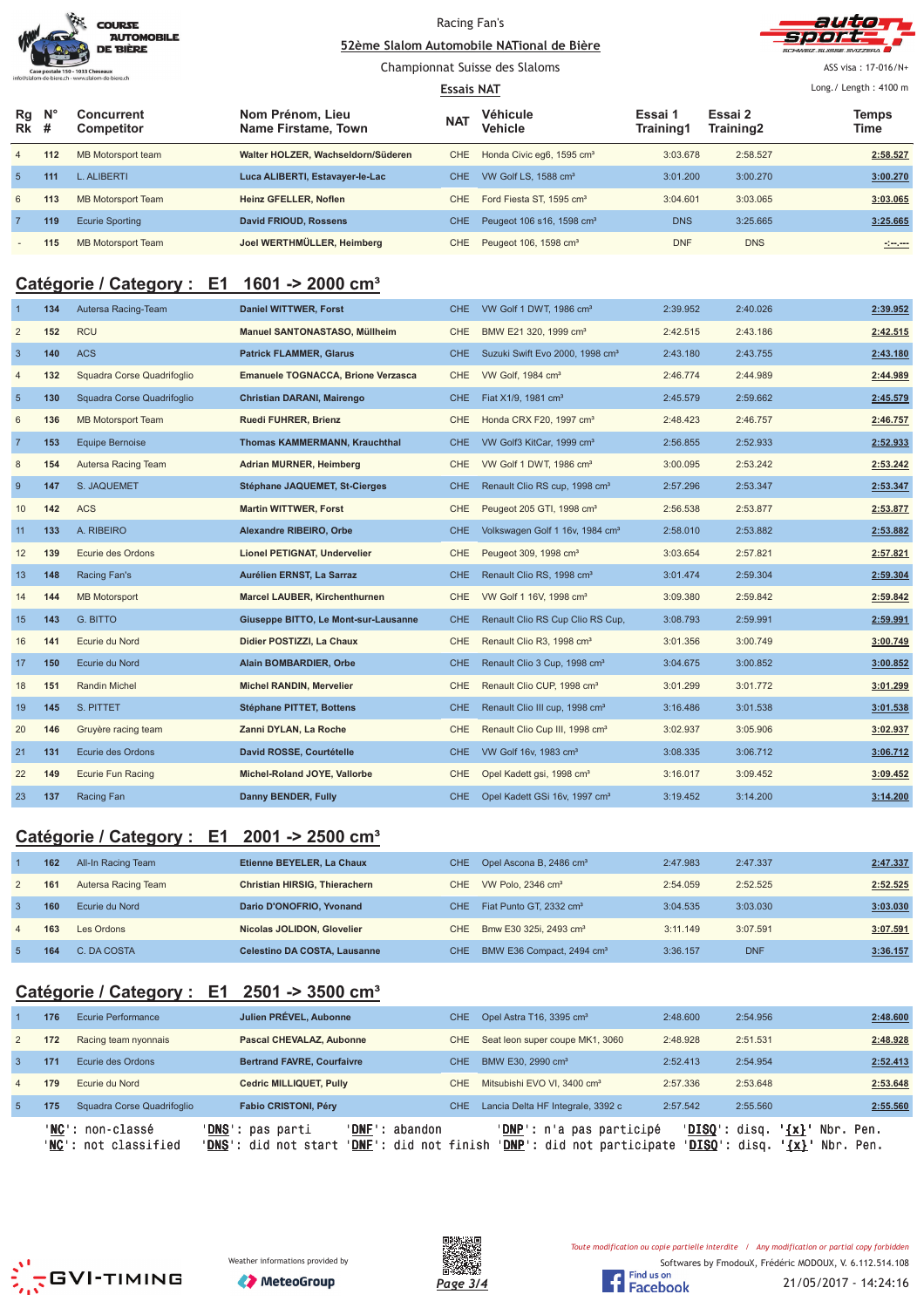|                                                                         |                                                                     | <b>COURSE</b><br><b>AUTOMOBILE</b><br>DE BIÈRE                      |                                                                  | Racing Fan's                    | 52ème Slalom Automobile NATional de Bière    |                      |                      | autio                                        |  |  |  |  |
|-------------------------------------------------------------------------|---------------------------------------------------------------------|---------------------------------------------------------------------|------------------------------------------------------------------|---------------------------------|----------------------------------------------|----------------------|----------------------|----------------------------------------------|--|--|--|--|
|                                                                         |                                                                     | stale 150 - 1033 Cheseaux<br>m-de-biere.ch - www.slalom-de-biere.ch |                                                                  |                                 | Championnat Suisse des Slaloms               |                      |                      | ASS visa: 17-016/N+<br>Long./ Length: 4100 m |  |  |  |  |
| Rg<br>Rk                                                                | $N^{\circ}$<br>#                                                    | <b>Concurrent</b><br><b>Competitor</b>                              | Nom Prénom, Lieu<br>Name Firstame, Town                          | <b>Essais NAT</b><br><b>NAT</b> | Véhicule<br><b>Vehicle</b>                   | Essai 1<br>Training1 | Essai 2<br>Training2 | <b>Temps</b><br>Time                         |  |  |  |  |
| 6                                                                       | 170                                                                 | Ecuries des Ordons                                                  | <b>Nicolas CATTIN, Cornol</b>                                    | <b>CHE</b>                      | BMW 325 I E30, 2989 cm <sup>3</sup>          | 2:55.679             | 2:55.705             | 2:55.679                                     |  |  |  |  |
| $\overline{7}$                                                          | 173                                                                 | <b>MB Motorsport</b>                                                | Juerg BEINER, Landquart                                          | <b>CHE</b>                      | Lancia Delta S4, 3349 cm <sup>3</sup>        | 3:01.624             | <b>DNS</b>           | 3:01.624                                     |  |  |  |  |
| 8                                                                       | 177                                                                 | Squadra Corse Quadrifoglio                                          | Emilio FARINOLI, Neuchatel                                       | CHE                             | Lancia Delta Integrale, 3397 cm <sup>3</sup> | <b>DNS</b>           | 3:04.667             | 3:04.667                                     |  |  |  |  |
| 9                                                                       | 174                                                                 | Squadra Corse Quadrifoglio                                          | <b>Christian SONNENSCHEIN, Savigny</b>                           | <b>CHE</b>                      | Lancia Delta integrale EVO, 3390             | 3:07.488             | 3:18.662             | 3:07.488                                     |  |  |  |  |
| Catégorie / Category : E1 + 3500 cm <sup>3</sup>                        |                                                                     |                                                                     |                                                                  |                                 |                                              |                      |                      |                                              |  |  |  |  |
| -1                                                                      | 183                                                                 | <b>ACS</b>                                                          | Albin MÄCHLER, Wangen                                            | <b>CHE</b>                      | BMW M2, 5064 cm <sup>3</sup>                 | 2:44.174             | 2:42.657             | 2:42.657                                     |  |  |  |  |
| $\overline{c}$                                                          | 182                                                                 | <b>ACS</b>                                                          | Aristide REBORD, Les valettes                                    | CHE                             | BMW M3 GT4, 3999 cm <sup>3</sup>             | 2:48.105             | 2:44.580             | 2:44.580                                     |  |  |  |  |
| $\mathbf{3}$                                                            | 181                                                                 | A. MURCIA                                                           | <b>Arnaud MURCIA, Veyrier</b>                                    | <b>CHE</b>                      | Mitsubishi Lancer evolution VII, 39          | 3:09.196             | 2:51.752             | 2:51.752                                     |  |  |  |  |
| $\overline{4}$                                                          | 180                                                                 | Squadra corse quadrifoglio                                          | Aramis CEREGHETTI, Lopagno                                       | <b>CHE</b>                      | BMW M5 e34, 3535 cm <sup>3</sup>             | 2:52.281             | 2:52.505             | 2:52.281                                     |  |  |  |  |
| Catégorie / Category : E2-Silhouette TracKing 0 -> 1000 cm <sup>3</sup> |                                                                     |                                                                     |                                                                  |                                 |                                              |                      |                      |                                              |  |  |  |  |
| $\mathbf{1}$                                                            | $\overline{1}$                                                      | Ecurie des Ordons                                                   | Jean-François CHARIATTE, Porrentruy                              | CHE.                            | Tracking RC01, 1000 cm <sup>3</sup>          | 2:41.640             | 2:38.886             | 2:38.886                                     |  |  |  |  |
|                                                                         |                                                                     |                                                                     | Catégorie / Category : E2 SportCars 0 -> 1000 cm <sup>3</sup>    |                                 |                                              |                      |                      |                                              |  |  |  |  |
| $\mathbf{1}$                                                            | $\overline{2}$                                                      | Gruyère racing team                                                 | Yannick VON SIEBENTHAL, Aigle                                    | CHE.                            | Jema evo b10 JA, 998 cm <sup>3</sup>         | 2:41.909             | 2:39.384             | 2:39.384                                     |  |  |  |  |
|                                                                         |                                                                     |                                                                     | Catégorie / Category : E2 SingleSeater 0 -> 1400 cm <sup>3</sup> |                                 |                                              |                      |                      |                                              |  |  |  |  |
|                                                                         | $\bf 6$                                                             | D. ZIMMERMANN                                                       | Denis ZIMMERMANN, Romainmotier                                   | <b>CHE</b>                      | BMW FB-02, 1200 cm <sup>3</sup>              | 2:59.978             | 2:57.983             | 2:57.983                                     |  |  |  |  |
| $\overline{2}$                                                          | 5                                                                   | Atelier de la Tzoumaz                                               | Marc HAFNER, Le Bouveret                                         | CHE                             | Arcobaleno-KHC Gloria, 998 cm <sup>3</sup>   | 3:08.572             | 3:00.193             | 3:00.193                                     |  |  |  |  |
|                                                                         | Catégorie / Category : E2 SingleSeater 1401 -> 2000 cm <sup>3</sup> |                                                                     |                                                                  |                                 |                                              |                      |                      |                                              |  |  |  |  |
| $\overline{1}$                                                          | 12                                                                  | Racing Club Airbag                                                  | <b>Philip EGLI, Rombach</b>                                      | CHE.                            | Dallara F394, 1998 cm <sup>3</sup>           | 2:28.172             | 2:25.993             | 2:25.993                                     |  |  |  |  |
| $\overline{2}$                                                          | 14                                                                  | Les Ordons                                                          | Jean-Marc SALOMON, Courtedoux                                    | CHE                             | Tatuus Master, 2000 cm <sup>3</sup>          | 2:29.843             | 2:30.776             | 2:29.843                                     |  |  |  |  |
| $\mathbf{3}$                                                            | 10                                                                  | <b>CHABLAIS RACING TEAM</b>                                         | Didier PLANCHAMP, Vionnaz                                        | <b>CHE</b>                      | Renault Tatuus formule 2000, 199             | 2:37.135             | 2:34.076             | 2:34.076                                     |  |  |  |  |
| 4                                                                       | 15                                                                  | Zimmermann marc                                                     | Marc ZIMMERMANN, Romainmôtier                                    | CHE                             | Renault tatuus, 2000 cm <sup>3</sup>         | 2:35.248             | 2:36.380             | 2:35.248                                     |  |  |  |  |
| $5\phantom{.0}$                                                         | 17                                                                  | Ecurie 13 Etoiles                                                   | Jean Jacques DUFAUX, Rheinfelden                                 | <b>CHE</b>                      | Martini MK 45, 2000 cm <sup>3</sup>          | 2:58.918             | 2:42.199             | 2:42.199                                     |  |  |  |  |
| 6                                                                       | 18                                                                  | Autersa Racing Team                                                 | Marcel MAURER, Längenbühl                                        | <b>CHE</b>                      | Formel Renault Midland, 2000 cm <sup>3</sup> | <b>DNF</b>           | 2:42.529             | 2:42.529                                     |  |  |  |  |







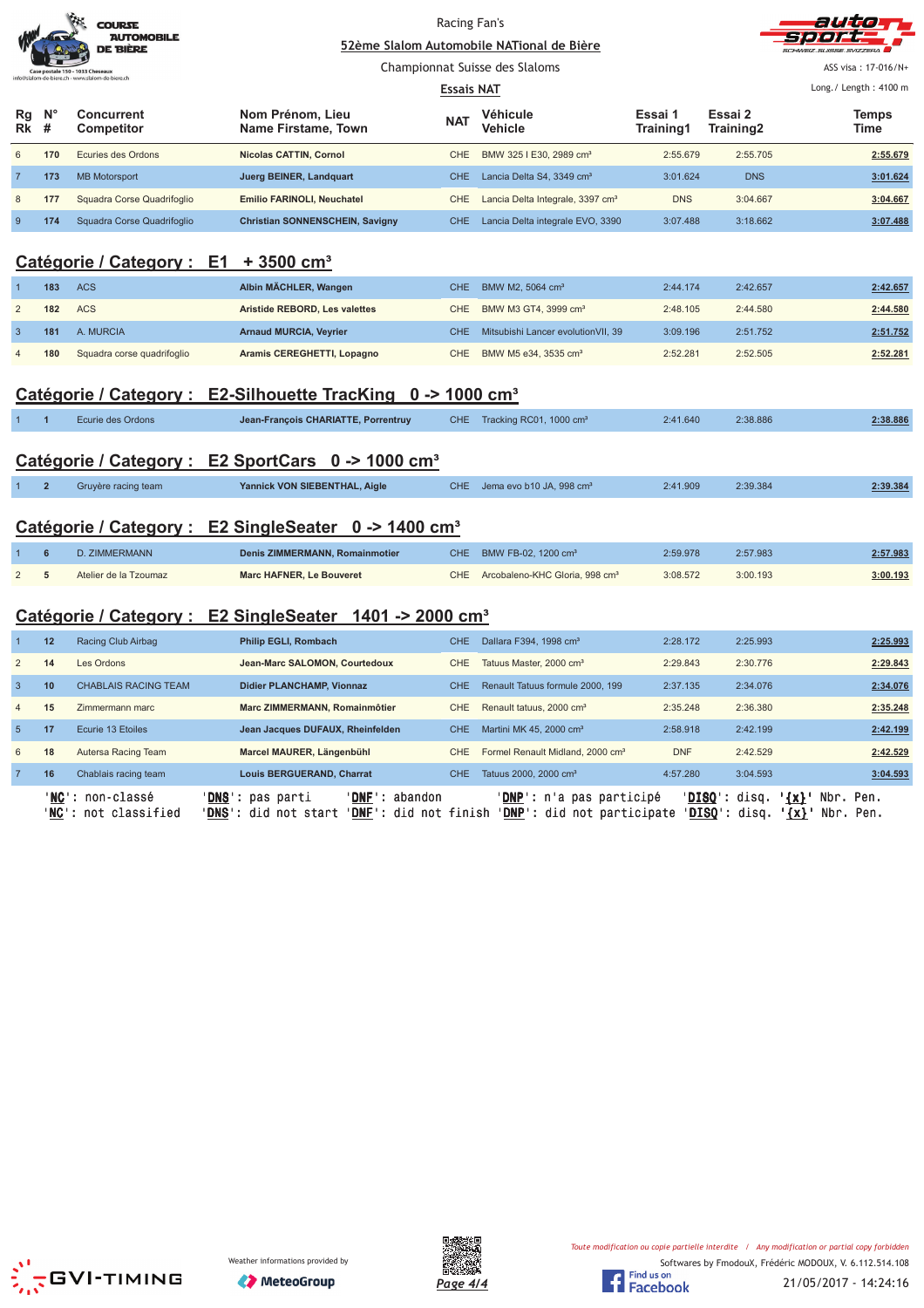| $\mathcal{L}$<br><b>COURSE</b><br><b>AUTOMOBILE</b><br><b>DE BIÈRE</b><br>Case postale 150 - 1033 Cheseaux<br>info@slalom-de-biere.ch - www.slalom-de-biere.ch |  |                                        | Racing Fan's<br>52ème Slalom Automobile NATional de Bière |            |                     |                      | autom<br>-51001 C<br>SCHWEIZ SUISSE SVIZZEDA |                                              |
|----------------------------------------------------------------------------------------------------------------------------------------------------------------|--|----------------------------------------|-----------------------------------------------------------|------------|---------------------|----------------------|----------------------------------------------|----------------------------------------------|
|                                                                                                                                                                |  |                                        | Championnat Suisse des Slaloms<br><b>Challenges</b>       |            |                     |                      |                                              | ASS visa: 17-016/N+<br>Long./ Length: 4100 m |
| $N^{\circ}$<br>Rg<br><b>Rk</b> #                                                                                                                               |  | <b>Concurrent</b><br><b>Competitor</b> | Nom Prénom, Lieu<br>Name Firstame, Town                   | <b>NAT</b> | Véhicule<br>Vehicle | Essai 1<br>Training1 | Essai 2<br>Training2                         | <b>Temps</b><br><b>Time</b>                  |

#### **Catégorie / Category : Challenge Mini-Club Romand 0 -> 2000 cm³**

| 303 | S. GOY       | Stéphane GOY, Rolle          | CHE Mini Cooper S, 1275 cm <sup>3</sup>        | 3:35.924   | 3:35.380   | 3:35.380           |
|-----|--------------|------------------------------|------------------------------------------------|------------|------------|--------------------|
| 301 | J. NIETO     | <b>Julio NIETO, VALLORBE</b> | CHE Austin Mini 1000, 1097 cm <sup>3</sup>     | <b>DNP</b> | <b>DNP</b> |                    |
| 302 | Y. SCILIMATI | Yves SCILIMATI, Gryon        | CHE InnocentiMini Cooper, 1275 cm <sup>3</sup> | <b>DNP</b> | <b>DNP</b> | <u> 1000 - 100</u> |

## **Catégorie / Category : Challenge Audi Sport 0 -> 5000 cm³**

|                | 202 | V. RAYMONDAZ    | Valentin RAYMONDAZ, Cronay    | CHE.       | Audi 90 Sport Quattro 20V, 2308 c     | 3:23.936   | 3:20.107 | 3:20.107 |
|----------------|-----|-----------------|-------------------------------|------------|---------------------------------------|------------|----------|----------|
| 2              | 205 | Ecurie La Meute | René BLEULER, Aïre            | CHE.       | Audi S1 SB, 3373 cm <sup>3</sup>      | 3:41.356   | 3:20.886 | 3:20.886 |
| $\overline{3}$ | 207 | Rev Frédéric    | Frédéric REY, Chermignon-Bas  | CHE.       | Audi S6, 4172 cm <sup>3</sup>         | 3:32.239   | 3:25.507 | 3:25.507 |
| $\overline{4}$ | 201 | C. FAVRE        | Cédric FAVRE, Aïre            | <b>CHE</b> | Audi 80 quattro, 1983 cm <sup>3</sup> | 3:32.595   | 3:29.169 | 3:29.169 |
| 5              | 208 | S. CRETTENAND   | Sébastien CRETTENAND, Leytron | CHE.       | Audi S4 quattro, 4541 cm <sup>3</sup> | 3:44.745   | 3:30.968 | 3:30.968 |
| 6              | 204 | V. CALO         | Vanina CALO, Cronay           | CHE.       | Audi TT Roadster avec hardtop, 3      | 3:55.702   | 3:34.763 | 3:34.763 |
|                | 203 | BESSON          | <b>Lisa BESSON, Martigny</b>  | CHE.       | Audi S5, 2995 cm <sup>3</sup>         | <b>DNF</b> | 4:21.652 | 4:21.652 |

#### **Catégorie / Category : Challenge Slalom de Bière 0 -> 6500 cm³**

| $\overline{1}$ | 531 | <b>Ecurie Performance</b>                | <b>Vincent SCHOPFER, Senarclens</b>                                                                                                           | CHE        | Mitsubishi Lancer evo 9, 3395 cm <sup>3</sup> | 2:52.423 | 2:46.270 |                                                 | 2:46.270        |
|----------------|-----|------------------------------------------|-----------------------------------------------------------------------------------------------------------------------------------------------|------------|-----------------------------------------------|----------|----------|-------------------------------------------------|-----------------|
| $\overline{2}$ | 524 | P. GOLAY                                 | <b>Philippe GOLAY, Montricher</b>                                                                                                             | <b>CHE</b> | Caterham csr200, 2300 cm <sup>3</sup>         | 2:48.634 | 2:46.764 |                                                 | 2:46.764        |
| $\mathbf{3}$   | 535 | <b>Ecurie Performance</b>                | <b>Eric ALLEMANN, Dizy</b>                                                                                                                    | <b>CHE</b> | Mitsubishi Lancer ERO RS2, 3400               | 2:47.095 | 2:56.840 |                                                 | 2:47.095        |
| 4              | 538 | Ecurie Performance                       | Jean-Philippe MARTIN, Villars Bozon                                                                                                           | <b>CHE</b> | Porsche GT2, 6100 cm <sup>3</sup>             | 2:56.938 | 2:48.347 |                                                 | 2:48.347        |
| $\overline{5}$ | 528 | <b>Ecurie Performance</b>                | MICHEL DONDEYNAZ, Gimel                                                                                                                       | <b>CHE</b> | BMW M3, 3201 cm <sup>3</sup>                  | 2:50.733 | 2:48.437 |                                                 | 2:48.437        |
| 6              | 532 | <b>Ecurie Performance</b>                | Stéphane ALLEMANN, Dizy                                                                                                                       | <b>CHE</b> | Mitsubishi Lancer EVO IX, 3395 c              | 2:52.728 | 2:51.279 |                                                 | 2:51.279        |
| $\overline{7}$ | 530 | L. ORSINO                                | Lorenzo ORSINO, Lausanne                                                                                                                      | <b>CHE</b> | Mitsubishi Lanver Evo VIII, 3395 c            | 2:55.864 | 2:51.431 |                                                 | 2:51.431        |
| 8              | 514 | <b>Ecurie Performance</b>                | <b>Julien ROULET, Ballens</b>                                                                                                                 | <b>CHE</b> | VW Golf 1 16V, 1781 cm <sup>3</sup>           | 2:57.156 | 2:53.675 |                                                 | 2:53.675        |
| 9              | 537 | M. AMSTUTZ                               | <b>Marc-Eric AMSTUTZ, Villiers</b>                                                                                                            | <b>CHE</b> | Porsche Carrera, 3387 cm <sup>3</sup>         | 3:03.686 | 2:57.137 |                                                 | 2:57.137        |
| 10             | 517 | A. MINOGGIO                              | Alessandro MINOGGIO, Gerra Verzasca                                                                                                           | <b>CHE</b> | WV Golf, 1983 cm <sup>3</sup>                 | 3:01.512 | 3:00.375 |                                                 | 3:00.375        |
| 11             | 504 | L. ROBERTO                               | Luigi ROBERTO, Cossonay                                                                                                                       | <b>CHE</b> | Peugeot 106 GTI, 1587 cm <sup>3</sup>         | 3:05.913 | 3:01.040 |                                                 | 3:01.040        |
| 12             | 522 | Ecurie des Lions                         | Cédric LEUBA, Le Brassus                                                                                                                      | <b>CHE</b> | Renault Clio RS, 1998 cm <sup>3</sup>         | 3:01.230 | 3:05.948 |                                                 | 3:01.230        |
| 13             | 536 | Ecurie performance                       | <b>Nicolas MICHOU, Le Brassus</b>                                                                                                             | <b>CHE</b> | Ford Focus rs, 4286 cm <sup>3</sup>           | 3:02.905 | 3:01.330 |                                                 | 3:01.330        |
| 14             | 511 | N. ROBERTO                               | Nicola ROBERTO, Penthalaz                                                                                                                     | <b>CHE</b> | Peugeot 106 GTi, 1598 cm <sup>3</sup>         | 3:06.250 | 3:03.916 |                                                 | 3:03.916        |
| 15             | 507 | Y. JAQUEMET                              | Yannick JAQUEMET, Penthaz                                                                                                                     | <b>CHE</b> | Citroën Saxo 1.6 16V, 1587 cm <sup>3</sup>    | 3:08.608 | 3:04.768 |                                                 | 3:04.768        |
| 16             | 533 | C. BLANC                                 | <b>Claude-Alain BLANC, Montricher</b>                                                                                                         | <b>CHE</b> | Mitsubishi Lancer Evolution, 3397             | 3:06.658 | 3:08.779 |                                                 | 3:06.658        |
| 17             | 527 | Ecurie du nord                           | <b>Patrice NICOLE, Yvonand</b>                                                                                                                | <b>CHE</b> | Opel Corsa opc nurburgring, 2717              | 3:09.186 | 3:06.877 |                                                 | 3:06.877        |
| 18             | 515 | Gruyère Racing Team                      | <b>Antonio PINTO, Troistorrents</b>                                                                                                           | <b>CHE</b> | Honda Integra, 1797 cm <sup>3</sup>           | 3:13.366 | 3:07.551 |                                                 | 3:07.551        |
| 19             | 529 | <b>Ecurie Performance</b>                | <b>Vincent DELAY, Pampigny</b>                                                                                                                | <b>CHE</b> | Renault Clio RS, 1998 cm <sup>3</sup>         | 3:10.326 | 3:07.584 |                                                 | 3:07.584        |
| 20             | 512 | C. AFFOLTER                              | Christoph AFFOLTER, Schwadernau                                                                                                               | <b>CHE</b> | Volkswagen Golf II GTI, 1780 cm <sup>3</sup>  | 3:11.359 | 3:08.767 |                                                 | 3:08.767        |
| 21             | 508 | M. HOSTETTLER                            | <b>Marco HOSTETTLER, Milken</b>                                                                                                               | <b>CHE</b> | Honda Civic 1.6i V-Tec, 1594 cm <sup>3</sup>  | 3:15.489 | 3:09.316 |                                                 | 3:09.316        |
| 22             | 513 | R. PALERMO                               | <b>Remo PALERMO, Boussens</b>                                                                                                                 | <b>CHE</b> | VW Golf, 1781 cm <sup>3</sup>                 | 3:14.804 | 3:11.033 |                                                 | 3:11.033        |
| 23             | 505 | Racing fan's                             | Damien SCHNEIDER, Lausanne                                                                                                                    | <b>CHE</b> | Peugeot 106 1.6l 16v, 1587 cm <sup>3</sup>    | 3:14.720 | 3:11.429 |                                                 | 3:11.429        |
| 24             | 509 | C. SCHWARZ                               | <b>Cyril SCHWARZ, Grancy</b>                                                                                                                  | <b>CHE</b> | Honda Civic 1.6 VTi, 1595 cm <sup>3</sup>     | 3:20.290 | 3:13.354 |                                                 | 3:13.354        |
| 25             | 502 | V. REGARD                                | <b>Vincent REGARD, Palezieux</b>                                                                                                              | <b>CHE</b> | Suzuki Swift GTI, 1298 cm <sup>3</sup>        | 3:15.616 | 3:14.441 |                                                 | 3:14.441        |
| 26             | 525 | A. JAQUEMET                              | Alain JAQUEMET, Ferlens                                                                                                                       | <b>CHE</b> | SEAT IBIZA CUPRA, 2363 cm <sup>3</sup>        | 3:14.996 | 3:15.772 |                                                 | 3:14.996        |
| 27             | 510 | A. MONNET                                | <b>Axel MONNET, Grancy</b>                                                                                                                    | CHE        | VW GOLF, 1780 cm <sup>3</sup>                 | 3:17.401 | 3:17.716 |                                                 | <u>3:17.401</u> |
| 28             | 523 | J. KUSTNER                               | <b>Jessica KUSTNER, Echallens</b>                                                                                                             | CHE.       | VW Polo G40, 2162 cm <sup>3</sup>             | 3:23.671 | 3:17.800 |                                                 | 3:17.800        |
|                |     | 'NC': non-classé<br>'NC': not classified | 'DNF': abandon<br>' <b>DNS</b> ': pas parti<br>'DNS': did not start 'DNE': did not finish 'DNP': did not participate 'DISQ': disq. '{X}' Nbr. |            | ' <b>DNP</b> ': n'a pas participé             |          |          | ' <u>DISO</u> ': disq. ' <u>{x}</u> ' Nbr. Pen. | Pen.            |